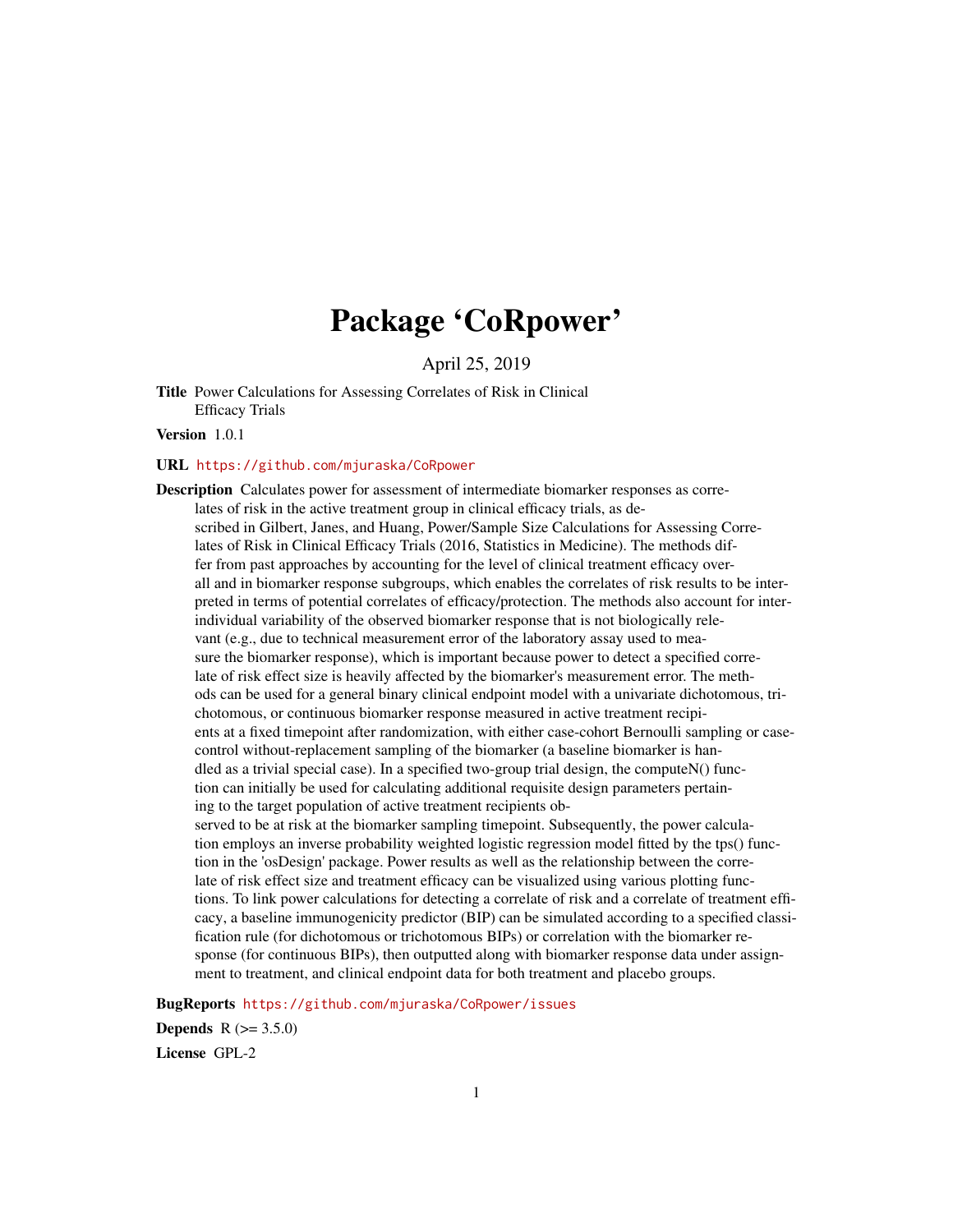Encoding UTF-8

Imports survival, osDesign

RoxygenNote 6.1.1

Suggests knitr, rmarkdown

VignetteBuilder knitr

LazyData true

NeedsCompilation no

Author Stephanie Wu [aut], Michal Juraska [aut, cre], Peter Gilbert [aut], Yunda Huang [aut]

Maintainer Michal Juraska <mjuraska@fredhutch.org>

Repository CRAN

Date/Publication 2019-04-25 08:00:32 UTC

# R topics documented:

| Index |  |
|-------|--|

<span id="page-1-1"></span>computeN *Estimation of Size and Numbers of Cases and Controls in the Target Population of Active Treatment Recipients At Risk at the Biomarker Sampling Timepoint*

# Description

If the power calculation is done at the study design stage, the function estimates the size and numbers of cases and controls in the target population of active treatment recipients observed to be at risk at the biomarker sampling timepoint.

# Usage

```
computeN(Nrand, tau, taumax, VEtauToTaumax, VE0toTau, risk0, dropoutRisk,
 propCasesWithS)
```
<span id="page-1-0"></span>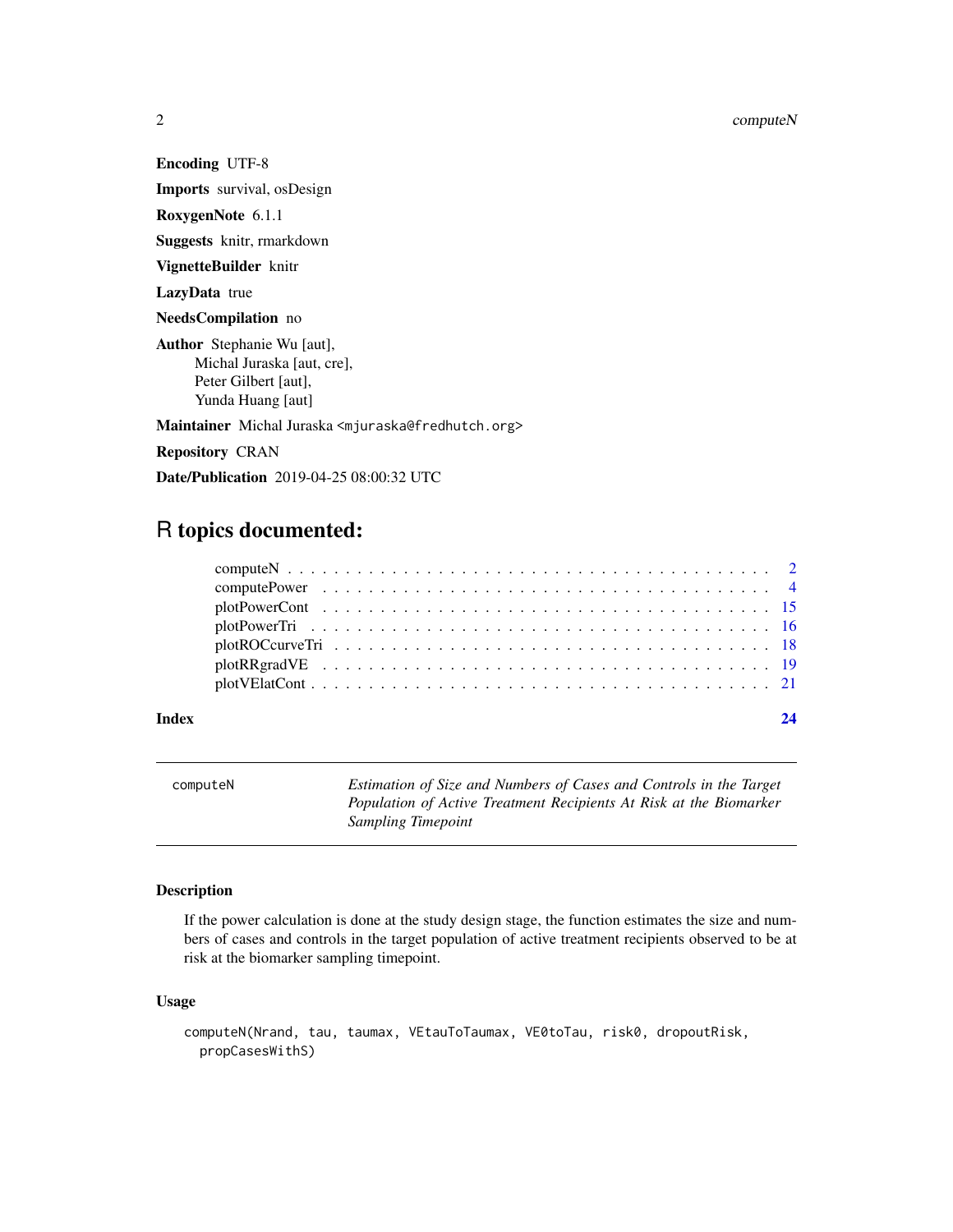### <span id="page-2-0"></span> $\epsilon$  compute N  $\geq$  3

#### Arguments

| Nrand         | the number of participants randomized to the active treatment group                               |
|---------------|---------------------------------------------------------------------------------------------------|
| tau           | the biomarker sampling timepoint after randomization                                              |
| taumax        | the time after randomization marking the end of the follow-up period for the<br>clinical endpoint |
| VEtauToTaumax | the treatment (vaccine) efficacy level between $\tau$ and $\tau_{max}$                            |
| VE0toTau      | the treatment (vaccine) efficacy between 0 and $\tau$                                             |
| risk0         | the overall placebo-group endpoint risk between $\tau$ and $\tau_{max}$                           |
| dropoutRisk   | the risk of participant dropout between 0 and $\tau_{max}$                                        |
|               | propCases With S the proportion of observed cases with a measured biomarker response              |

# Details

The function estimates design parameters that are required as input to [computePower](#page-3-1). If the power calculation is done after the follow-up was completed, the estimates are replaced by the observed counterparts for use as input parameters in [computePower](#page-3-1).

The calculations include options to account for participant dropout by specifying dropoutRisk as well as for incomplete sample storage by specifying propCasesWithS.

The estimation procedure considers the standard survival analysis framework with failure and censoring times denoted by  $T$  and  $C$ , respectively, and makes the following assumptions:

- 1. T and C are independent.
- 2.  $T|Z = 0$  follows an exponential distribution with rate  $\theta_t$  and  $C|Z = 0$  follows an exponential distribution with rate  $\theta_c$
- 3.  $RR_{\tau-\tau_{max}} := P(T \leq \tau_{max}|T > \tau, Z = 1) / P(T \leq \tau_{max}|T > \tau, Z = 0)$  is assumed to be equal to  $P(T \le t | T > \tau, Z = 1) / P(T \le t | T > \tau, Z = 0)$  for all  $t \in (\tau, \tau_{max}]$ .

# Value

A list with the following components:

- N: the total estimated number of active treatment recipients observed to be at risk at  $\tau$
- nCases: the estimated number of clinical endpoint cases observed between  $\tau$  and  $\tau_{max}$  in the active treatment group
- nControls: the estimated number of controls observed to complete follow-up through  $\tau_{max}$ endpoint-free in the active treatment group
- nCasesWithS: the estimated number of clinical endpoint cases observed between  $\tau$  and  $\tau_{max}$ in the active treatment group with an available biomarker response

#### See Also

[computePower](#page-3-1)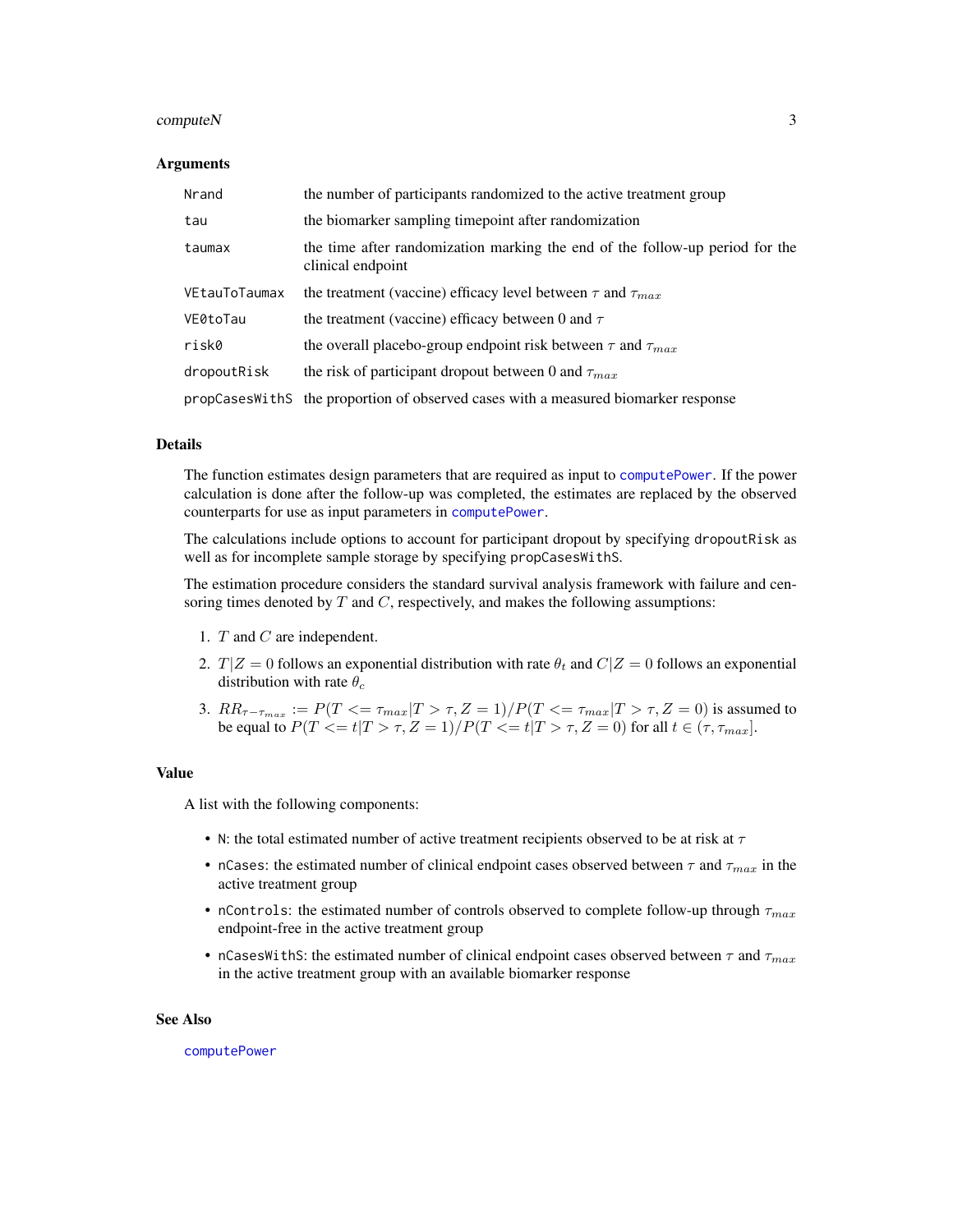# Examples

```
Nrand = 4100tau = 3.5taumax = 24VEtauToTaumax = 0.75
VE0toTau = 0.75/2
risk0 = 0.034
dropoutRisk = 0.1propCasesWithS = 1
computeN(Nrand, tau, taumax, VEtauToTaumax, VE0toTau, risk0, dropoutRisk, propCasesWithS)
```
<span id="page-3-1"></span>

| computePower | Power Calculations for Assessing Intermediate Biomarkers as Corre-                                                                           |
|--------------|----------------------------------------------------------------------------------------------------------------------------------------------|
|              | lates of Risk in the Active Treatment Group in Clinical Efficacy Trials,<br>Accounting for Biomarker's Measurement Error and Treatment Effi- |
|              | cacy                                                                                                                                         |

# Description

Performs a power calculation for assessing a univariate dichotomous, trichotomous, or continuous intermediate biomarker response as a correlate of risk in the active treatment group in a clinical efficacy trial, accounting for the biomarker's measurement error and treatment efficacy. The statistical methods are described in [Gilbert, Janes, and Huang (2016). "Power/Sample Size Calculations for Assessing Correlates of Risk in Clinical Efficacy Trials."] Simulated data sets, extended to include placebo group and baseline immunogenicity predictor data, can be exported for harmonized assessment of biomarker-specific treatment efficacy.

#### Usage

```
computePower(nCasesTx, nControlsTx, nCasesTxWithS,
  controlCaseRatio = NULL, VEoverall, risk0, VElat0 = seq(0, VEoverall,
  len = 20), VElat1 = rep(VEoverall, 20), VElowest = NULL,
 Plat0 = NULL, Plat2 = NULL, P0 = Plat0, P2 = Plat2,
 PlatVElowest = NULL, sens = NULL, spec = NULL, FP0 = NULL,
  FN2 = NULL, M = 100, alpha = 0.05, sigma2obs = 1, rho = 1,
 biomType = c("continuous", "trichotomous", "dichotomous"),
  \text{cohort} = \text{FALSE}, \text{ p = NULL}, \text{ typMethod} = \text{c("PL", "ML", "WL"),}saveDir = NULL, saveFile = "CoRpower.RData", saveDataDir = NULL,
  saveDataFile = "fullData.RData", corr = NULL, nCasesPla = NULL,
  nControlsPla = NULL, sensBIP = NULL, specBIP = NULL,
  FPOBIP = NULL, FN2BIP = NULL, POBIP = PO, P2BIP = P2)
```
# Arguments

nCasesTx an integer vector specifying the number of clinical endpoint cases observed (or projected) between  $\tau$  and  $\tau_{max}$  in the active treatment group. Each value represents a distinct scenario for power assessment.

<span id="page-3-0"></span>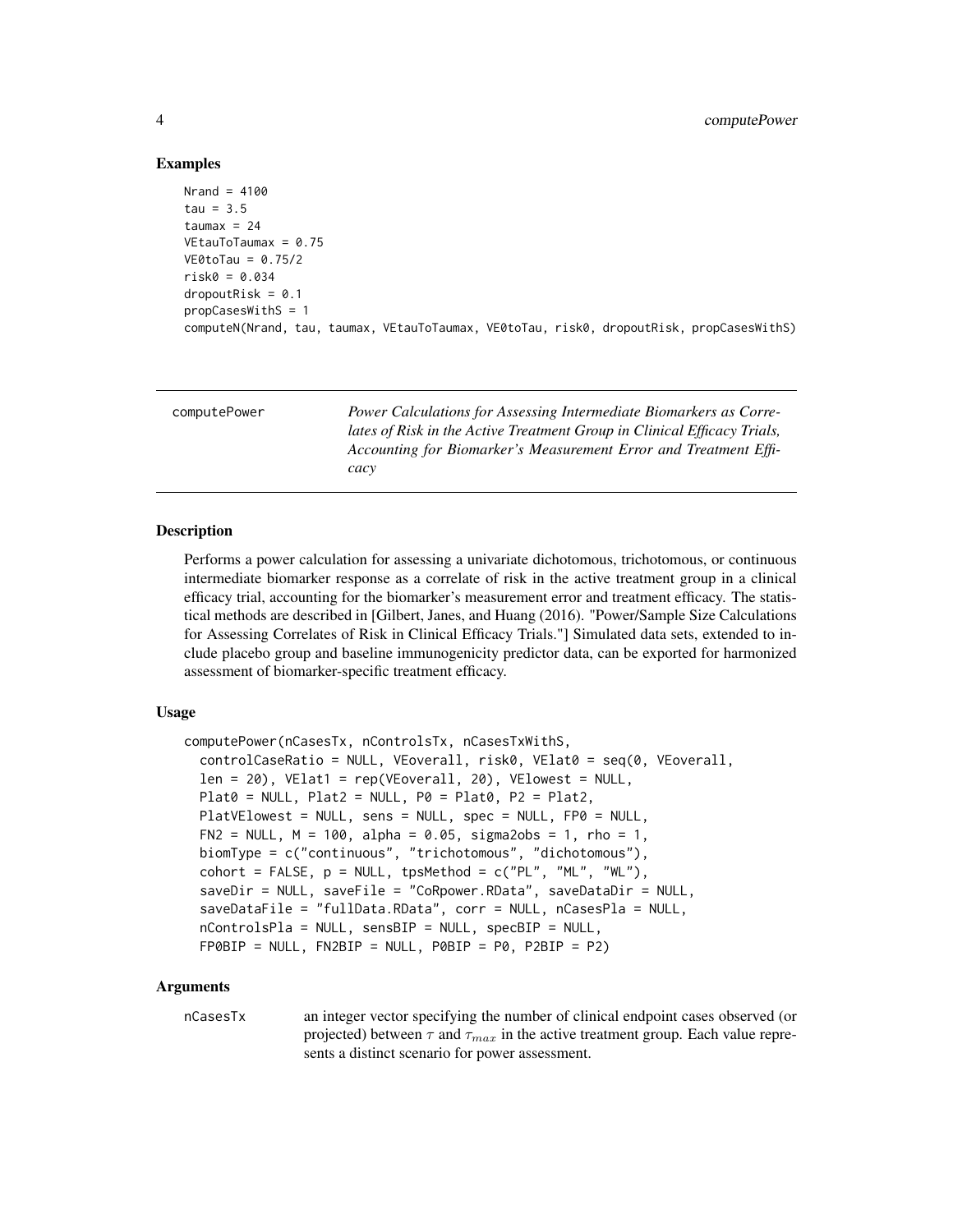- nControlsTx an integer vector specifying the number of controls observed (or projected) to complete follow-up through  $\tau_{max}$  endpoint-free in the active treatment group. Each value represents a distinct scenario for power assessment. The ordering in nCasesTx and nControlsTx must match.
- nCasesTxWithS an integer vector specifying the number of clinical endpoint cases observed (or projected) between  $\tau$  and  $\tau_{max}$  in the active treatment group with an available biomarker response. Each value represents a distinct scenario for power assessment. The ordering must match nCasesTx and nControlsTx.

controlCaseRatio

an integer vector specifying the number of controls sampled per case for biomarker measurement in the without replacement case-control sampling design (set to NULL by default). Each value represents a distinct scenario for power assessment.

- VEoverall a numeric value specifying the overall treatment (vaccine) efficacy between  $\tau$ and  $\tau_{max}$
- risk0 a numeric value specifying the overall placebo-group endpoint risk between  $\tau$ and  $\tau_{max}$
- VElat0 a numeric vector specifying a grid of treatment (vaccine) efficacy levels in the latent lower protected subgroup for a dichotomous or trichotomous biomarker. Each value of VE1at0 corresponds to one unique effect size  $(RR_t)$ . Default ranges from VEoverall  $(H_0)$  to 0 (maximal  $H_1$  not allowing harm by treatment).
- VElat1 a numeric vector specifying a grid of treatment (vaccine) efficacy levels in the latent medium protected subgroup for a trichotomous biomarker. Each value corresponds to one unique effect size  $(RR_t)$ . The ordering must match VElat0. Set to VEoverall by default, but must be set to NULL for a dichotomous biomarker.
- VElowest a numeric vector specifying a grid of treatment (vaccine) efficacy levels in the latent lowest-efficacy subgroup for a continuous biomarker. Default ranges from VEoverall  $(H_0)$  to 0 (maximal  $H_1$  not allowing harm by treatment).
- Plat0 a numeric vector specifying the prevalence of the latent lower protected subgroup for a dichotomous or trichotomous biomarker (set to NULL by default). Each value represents a distinct scenario for power assessment. The ordering in Plat0, Plat2, P0, and P2 must match.
- Plat2 a numeric vector specifying the prevalence of the latent higher protected subgroup for a dichotomous or trichotomous biomarker (set to NULL by default). Each value represents a distinct scenario for power assessment. The ordering in Plat0, Plat2, P0, and P2 must match.
- P0 a numeric vector specifying the probability of low biomarker response for a dichotomous or trichotomous biomarker (set to Plat0 by default). Each value represents a distinct scenario for power assessment. The ordering in Plat0, Plat2, P0, and P2 must match.
- P2 a numeric vector specifying the probability of high biomarker response for a dichotomous or trichotomous biomarker (set to Plat2 by default). Each value represents a distinct scenario for power assessment. The ordering in Plat0, Plat2, P0, and P2 must match.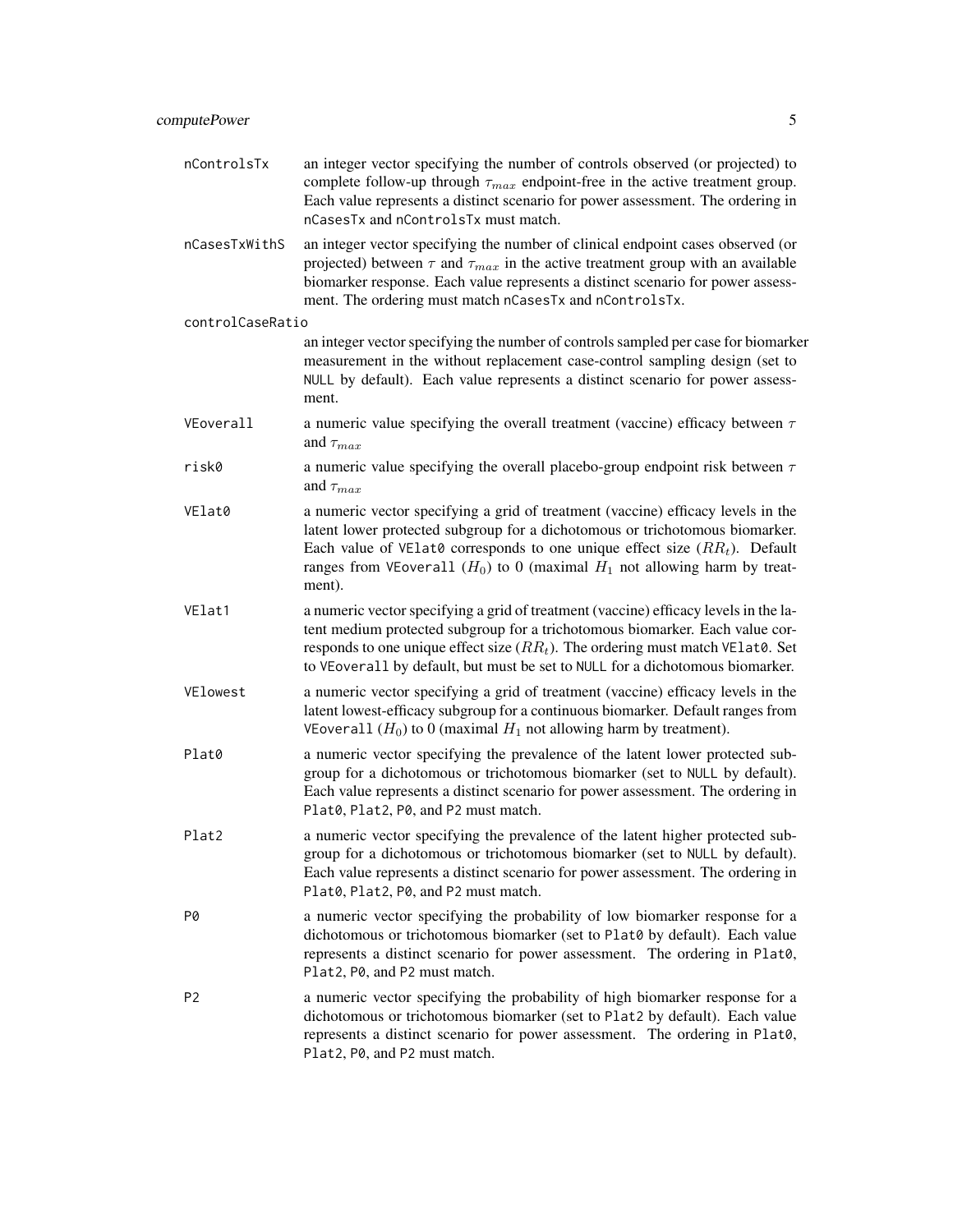| PlatVElowest    | a numeric vector specifying the prevalence of the latent lowest-efficacy sub-<br>group for a continuous biomarker (set to NULL by default). Each value represents<br>a distinct scenario for power assessment.                                                                                                                                                                                             |
|-----------------|------------------------------------------------------------------------------------------------------------------------------------------------------------------------------------------------------------------------------------------------------------------------------------------------------------------------------------------------------------------------------------------------------------|
| sens            | a numeric vector specifying the sensitivity, i.e., the probability of high biomarker<br>response conditional on membership in the higher protected subgroup, for a di-<br>chotomous or trichotomous biomarker. Default is NULL, which indicates the use<br>of 'approach 2'. Each value represents a distinct scenario for power assessment.<br>The ordering in sens, spec, FP0, and FN2 must match.        |
| spec            | a numeric vector specifying the specificity, i.e., the probability of low biomarker<br>response conditional on membership in the lower protected subgroup, of a di-<br>chotomous or trichotomous biomarker. Default is NULL, which indicates the use<br>of 'approach 2'. Each value represents a distinct scenario for power assessment.<br>The ordering in sens, spec, FP0, and FN2 must match.           |
| FP0             | a numeric vector specifying the false positive rate, i.e., the probability of high<br>biomarker response conditional on membership in the lower protected subgroup,<br>for a dichotomous or trichotomous biomarker. Default is NULL, which indicates<br>the use of 'approach 2'. Each value represents a distinct scenario for power<br>assessment. The ordering in sens, spec, FP0, and FN2 must match.   |
| FN <sub>2</sub> | a numeric vector specifying the false negative rate, i.e., the probability of low<br>biomarker response conditional on membership in the higher protected sub-<br>group, for a dichotomous or trichotomous biomarker. Default is NULL, which<br>indicates the use of 'approach 2'. Each value represents a distinct scenario for<br>power assessment. The ordering in sens, spec, FP0, and FN2 must match. |
| M               | an integer value specifying the number of simulated clinical trials. Default is<br>100.                                                                                                                                                                                                                                                                                                                    |
| alpha           | a numeric value specifying the two-sided Wald test type-I error rate. Default is<br>0.05.                                                                                                                                                                                                                                                                                                                  |
| sigma2obs       | a numeric value specifying the variance of the observed continuous biomarker<br>or of the dichotomous or trichotomous biomarker simulated using 'approach 2'<br>(set to 1 by default).                                                                                                                                                                                                                     |
| rho             | a numeric vector specifying distinct protection-relevant fractions of sigma2obs.<br>Each value represents a distinct scenario for power assessment.                                                                                                                                                                                                                                                        |
| biomType        | a character string specifying the biomarker type. Default is continuous; other<br>choices are dichotomous and trichotomous.                                                                                                                                                                                                                                                                                |
| cohort          | a logical value for whether a case-cohort Bernoulli sampling design is to be<br>used. If FALSE (default), the case-control without replacement sampling is used.                                                                                                                                                                                                                                           |
| р               | a numeric vector specifying the probability of sampling into the subcohort in the<br>case-cohort design (NULL by default). Each value represents a distinct scenario<br>for power assessment.                                                                                                                                                                                                              |
| tpsMethod       | a character string specifying the estimation method in the inverse probability<br>weighted logistic regression model fit by the tps function in the osDesign pack-<br>age. The options are PL for pseudo-likelihood (default), ML for maximum likeli-<br>hood, and WL for weighted likelihood.                                                                                                             |
| saveDir         | a character string specifying the path for a directory in which the output of the<br>power calculation is to be saved. If NULL (default), the output is returned only.                                                                                                                                                                                                                                     |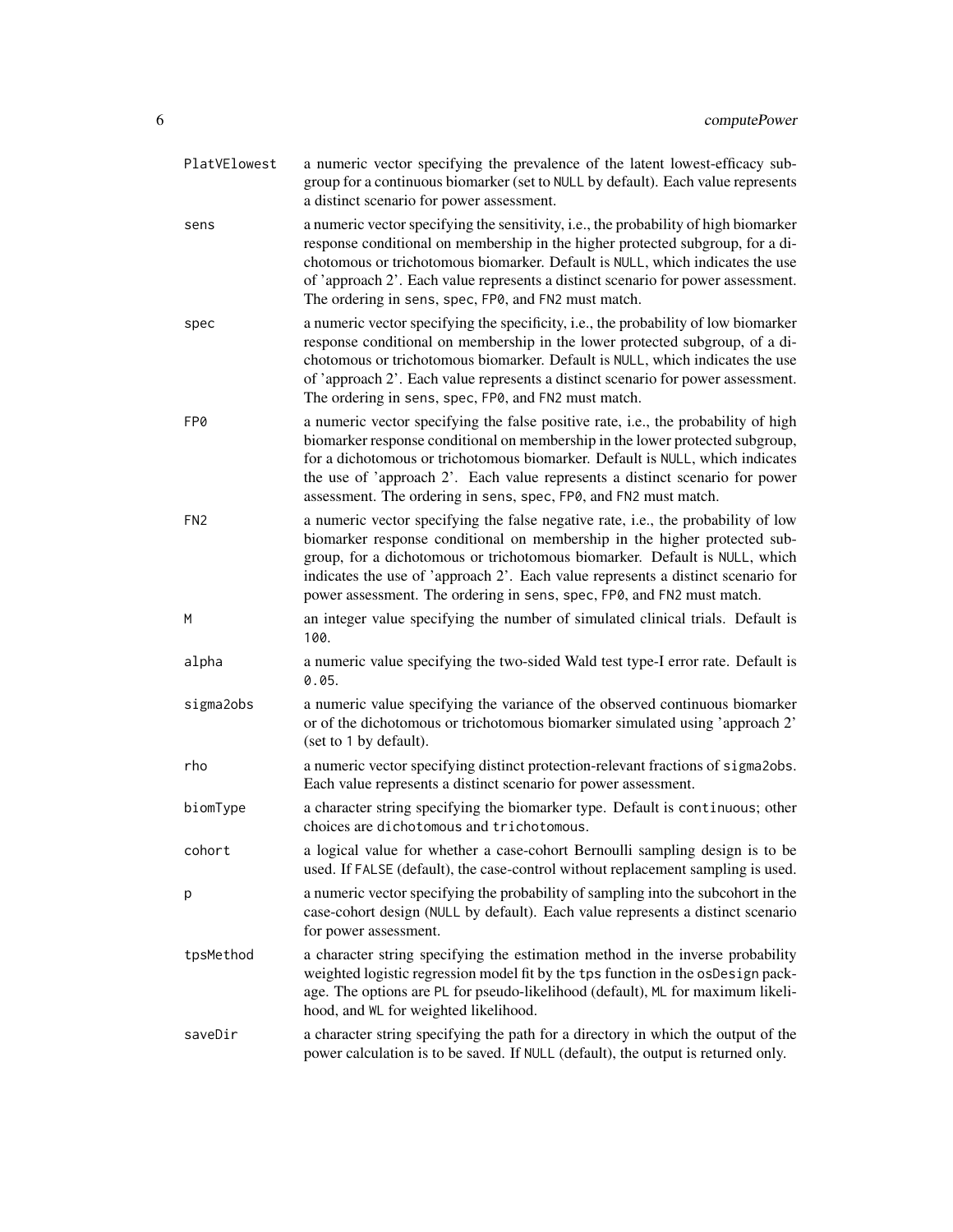| saveFile     | a character vector specifying the name(s) of the . RData file(s) storing the output<br>of the power calculation, used only if saveDir is not NULL. All file names must<br>include ".RData" at the end. Default is CoRpower.RData.                                                                                                                                                                                                                                                                                   |
|--------------|---------------------------------------------------------------------------------------------------------------------------------------------------------------------------------------------------------------------------------------------------------------------------------------------------------------------------------------------------------------------------------------------------------------------------------------------------------------------------------------------------------------------|
| saveDataDir  | a character string specifying the path for a directory in which the simulated data,<br>including placebo group and baseline immunogenicity predictor (BIP) data, are<br>to be saved. If NULL (default), the simulated data are not saved.                                                                                                                                                                                                                                                                           |
| saveDataFile | a character vector specifying the name(s) of the .RData file(s) in which the<br>simulated data, including placebo group and BIP data, are to be saved; used<br>only if saveDataDir is not NULL. All file names must include ".RData" at the<br>end. Default is fullData. RData.                                                                                                                                                                                                                                     |
| corr         | a numeric vector in $[-1, 1]$ specifying the correlation between a continuous<br>baseline immunogenicity predictor (BIP) and the (underlying) continuous in-<br>termediate biomarker response (NULL by default). Each value represents a dis-<br>tinct scenario for power assessment. A useful BIP is highly correlated with the<br>biomarker response at $\tau$ . It must be provided if saveDataDir is specified and<br>a trichotomous biomarker under 'approach 2' or a continuous biomarker is con-<br>sidered. |
| nCasesPla    | an integer vector specifying the number of clinical endpoint cases observed (or<br>projected) between $\tau$ and $\tau_{max}$ in the placebo group. Each value represents a<br>distinct scenario matching nCasesTx. Default is NULL. It must be provided if<br>saveDataDir is specified.                                                                                                                                                                                                                            |
| nControlsPla | an integer vector specifying the number of controls observed (or projected) to<br>complete follow-up through $\tau_{max}$ endpoint-free in the placebo group. Each<br>value represents a distinct scenario matching nControlsTx. Default is NULL. It<br>must be provided if saveDataDir is specified.                                                                                                                                                                                                               |
| sensBIP      | a numeric vector specifying "the sensitivity" of a dichotomous or trichotomous<br>BIP, i.e., the probability of a high value of the BIP conditional on high biomarker<br>response. Default is NULL, which indicates the use of 'approach 2'. It must be<br>provided if saveDataDir is specified and 'approach 1' is to be used. Each value<br>results in generating a separate BIP variable in the output data.                                                                                                     |
| specBIP      | a numeric vector specifying "the specificity" of a dichotomous or trichotomous<br>BIP, i.e., the probability of a low value of the BIP conditional on low biomarker<br>response. Default is NULL, which indicates the use of 'approach 2'. It must be<br>provided if saveDataDir is specified and 'approach 1' is to be used. Each value<br>results in generating a separate BIP variable in the output data.                                                                                                       |
| FP0BIP       | a numeric vector specifying "the false positive rate" of a dichotomous or tri-<br>chotomous BIP, i.e., the probability of a high value of the BIP conditional on<br>low biomarker response. Default is NULL, which indicates the use of 'approach<br>2'. It must be provided if saveDataDir is specified and 'approach 1' is to be<br>used. Each value results in generating a separate BIP variable in the output data.                                                                                            |
| FN2BIP       | a numeric vector specifying "the false negative rate" of a dichotomous or tri-<br>chotomous BIP, i.e., the probability of a low value of the BIP conditional on<br>high biomarker response. Default is NULL, which indicates the use of 'approach<br>2'. It must be provided if saveDataDir is specified and 'approach 1' is to be                                                                                                                                                                                  |

used. Each value results in generating a separate BIP variable in the output data.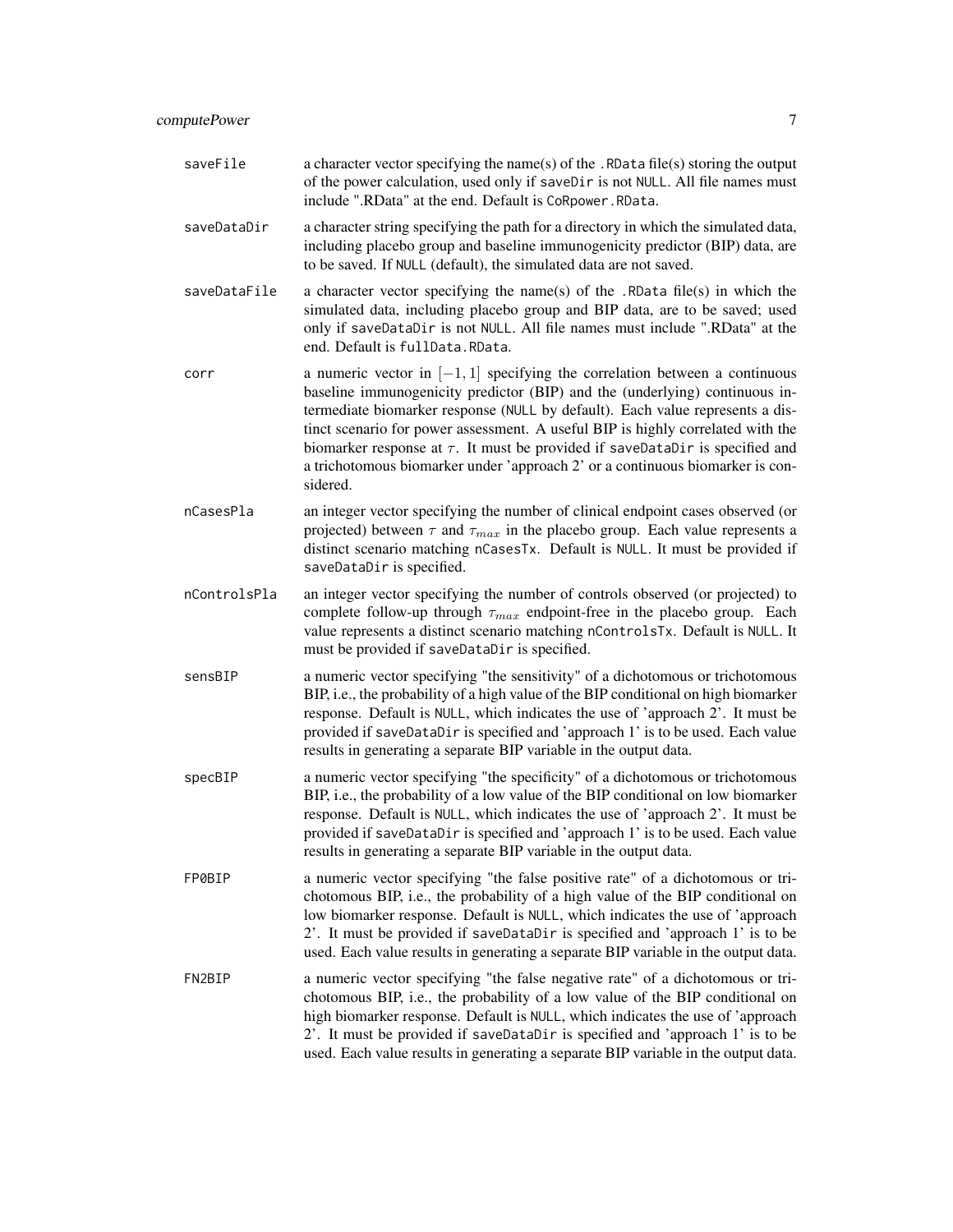| P0BIP | a numeric vector specifying the probability of a low value of a dichotomous or                                                                                         |
|-------|------------------------------------------------------------------------------------------------------------------------------------------------------------------------|
|       | trichotomous BIP. If unspecified, it is set to $P\ddot{\theta}$ . Each value results in generating                                                                     |
|       | a separate BIP variable in the output data.                                                                                                                            |
| P2BTP | a numeric vector specifying the probability of a high value of a dichotomous or<br>trichotomous BIP. If unspecified, it is set to P2. Each value results in generating |
|       | a separate BIP variable in the output data.                                                                                                                            |

# Details

A number of calling arguments can be specified as vectors with each component specifying a distinct scenario for power assessment (saved in a separate .RData file). These are referred to as "varying arguments." Some varying arguments occur in a group, where the length and order of all specified vectors in the group must match; others are the only varying argument in their group. Only arguments belonging to a single group may be varied at a time; if two or more groups contain vector inputs, the function will treat such inputs as an error. The following are the groups of varying arguments that can be vectorized:

- nCasesTx, nControlsTx, and nCasesTxWithS (together with nCasesPla and nControlsPla if simulated data sets are to be saved)
- Plat0, Plat2, P0, and P2
- sens, spec, FP0, and FN2
- controlCaseRatio
- rho
- p

Arguments independent of biomarker type and sampling design: nCasesTx, nControlsTx, nCasesTxWithS, VEoverall, risk0, M, alpha, tpsMethod, saveDir, saveFile.

Arguments specific to a trichotomous (or dichotomous) biomarker response: VElat0, VElat1, Plat0, Plat2, P0, P2, biomType = "trichotomous" (or "dichotomous")

- Arguments for Approach 1: sens, spec, FP0, FN2
- Arguments for Approach 2: sigma2obs, rho

Arguments specific to a continuous biomarker response: VElowest, PlatVElowest, sigma2obs, rho, biomType = "continuous"

Arguments for a case-control without replacement sampling design: controlCaseRatio

Arguments for a case-cohort Bernoulli sampling design: cohort = TRUE, p

To save output from the power calculations in an .RData file, saveDir must be specified. The default file name is CoRpower.RData; a different file name may be specified by saveFile as a single character string, to which the value of the varying argument(s) will be appended for descriptive file naming purposes, or, alternatively, a character vector may be specified with full file names (a single file will be produced for each value of the varying argument(s)).

To link power calculations for detecting a correlate of risk and a correlate of treatment efficacy, simulated data sets used in the power calculations can be exported with placebo-group data, with a possible extension including BIP data, for harmonized use by methods assessing biomarker-specific treatment efficacy. The vignette "Algorithms for Simulating Placebo Group and Baseline Immunogenicity Predictor Data" provides more information on the algorithms and underlying assumptions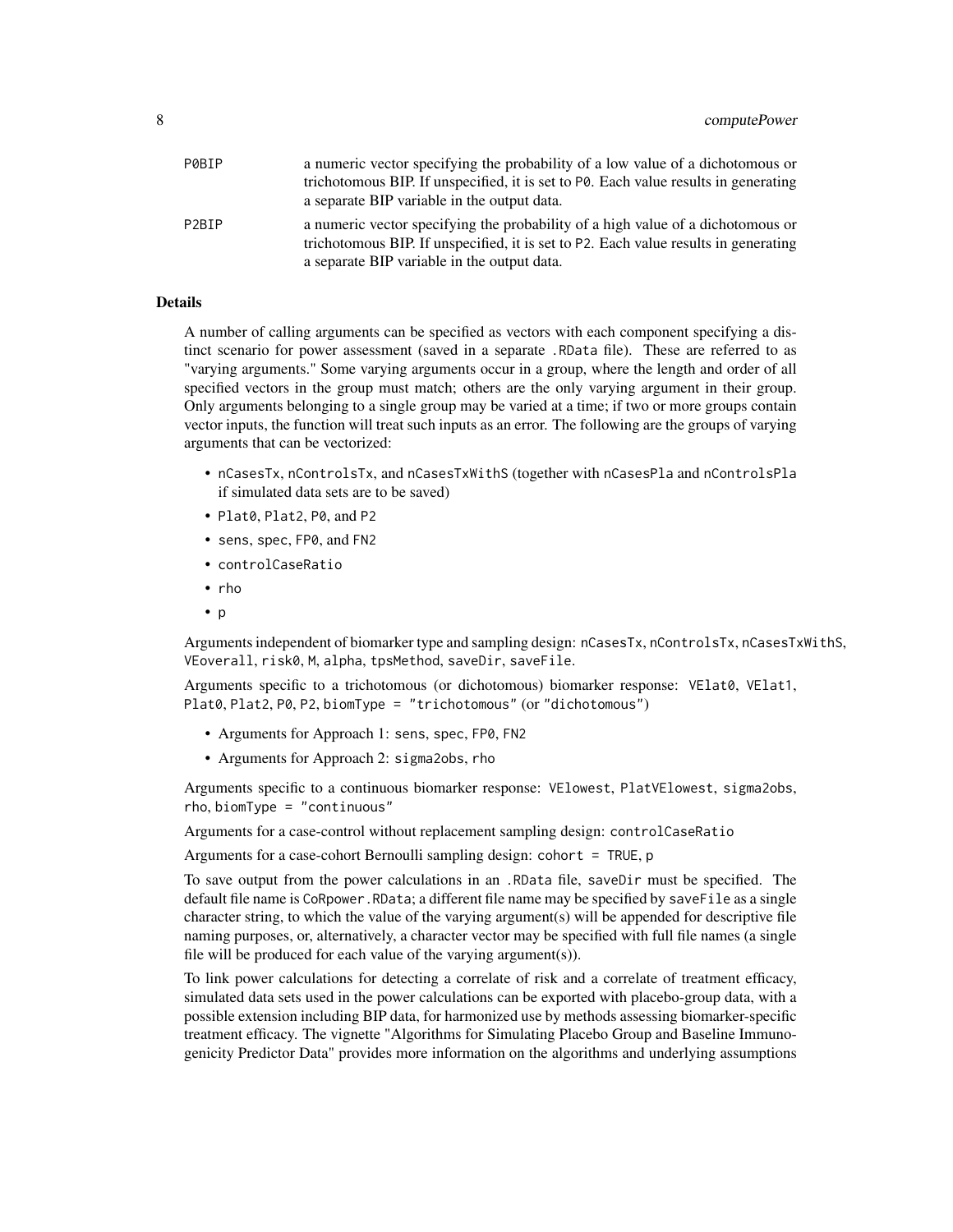# computePower 9

for simulating placebo-group and BIP data. The exported data sets include treatment and placebo group data in the form of full rectangular data (i.e., disregarding biomarker sub-sampling), which enables the user to employ any preferred biomarker sub-sampling design. To generate and export such data, saveDataDir, nCasesPla, and nControlsPla must be specified. nCasesPla and nControlsPla must have the same length and order of components as nCasesTx, nControlsTx, and nCasesTxWithS.

If a BIP is to be included in the simulated data export, additional arguments are necessary. If the biomarker is trichotomous and Approach 1 is used, sensBIP, specBIP, FP0BIP, FN2BIP, P0BIP, and P2BIP must be specified; if the biomarker is trichotomous and Approach 2 is used, corr, P0BIP, and P2BIP must be specified; if the biomarker is continuous, corr must be specified.

Calling arguments pertaining to the simulation of the BIP in the exported data may also be specified as vectors, independently of the above varying arguments defining the power calculation scenarios for the active treatment group. Each component of these vectors results in the generation of a separate BIP variable, in the same order, in the output data. Some of these arguments occur in a group, where the length and order of all specified vectors in the group must match; others are the sole argument in their group. Only arguments belonging to a single group may be varied at a time; if two or more groups contain vector inputs, the function will treat such inputs as an error. The following are the groups of BIP arguments that can be vectorized:

- sensBIP, specBIP, FP0BIP, FN2BIP
- P0BIP, P2BIP
- corr

The default file name for the outputted data sets is fullData.RData. A different file name may be specified by saveDataFile as a single character string, to which the value of the "varying argument" for the power calculations will be appended for descriptive file naming purposes, or, alternatively, a character vector may be specified with full file names (a single file will be produced for each value of the varying argument(s)). Note: if the "varying argument" is controlCaseRatio or p, only one file will be generated because these arguments do not affect the simulation of the full data; therefore, saveDataFile must be a character string in these cases.

# Value

If saveDir is specified, an output list (named pwr) for each power scenario is saved as an .RData file. Otherwise, the function returns a list of lists, where the outer list ranges over specified values of the varying argument(s) whose components denote distinct scenarios, and the inner list is the output list for each power scenario. For a dichotomous or trichotomous biomarker, each output list has the following components:

- power: a numeric vector of fractions of simulated trials in which the null hypothesis  $H_0$  is rejected. Each value of the vector corresponds to a value in the grid of treatment (vaccine) efficacies specified by VElat0 and VElat1.
- RRt: a numeric vector of correlate-of-risk relative-risk effect sizes. Each value of the vector corresponds to a value in the grid of treatment (vaccine) efficacies specified by VElat0 and VElat1.
- risk1\_2: a numeric vector of conditional endpoint risks given a high biomarker response in the active treatment group. Each value of the vector corresponds to a value in the grid of treatment (vaccine) efficacies specified by VElat0 and VElat1.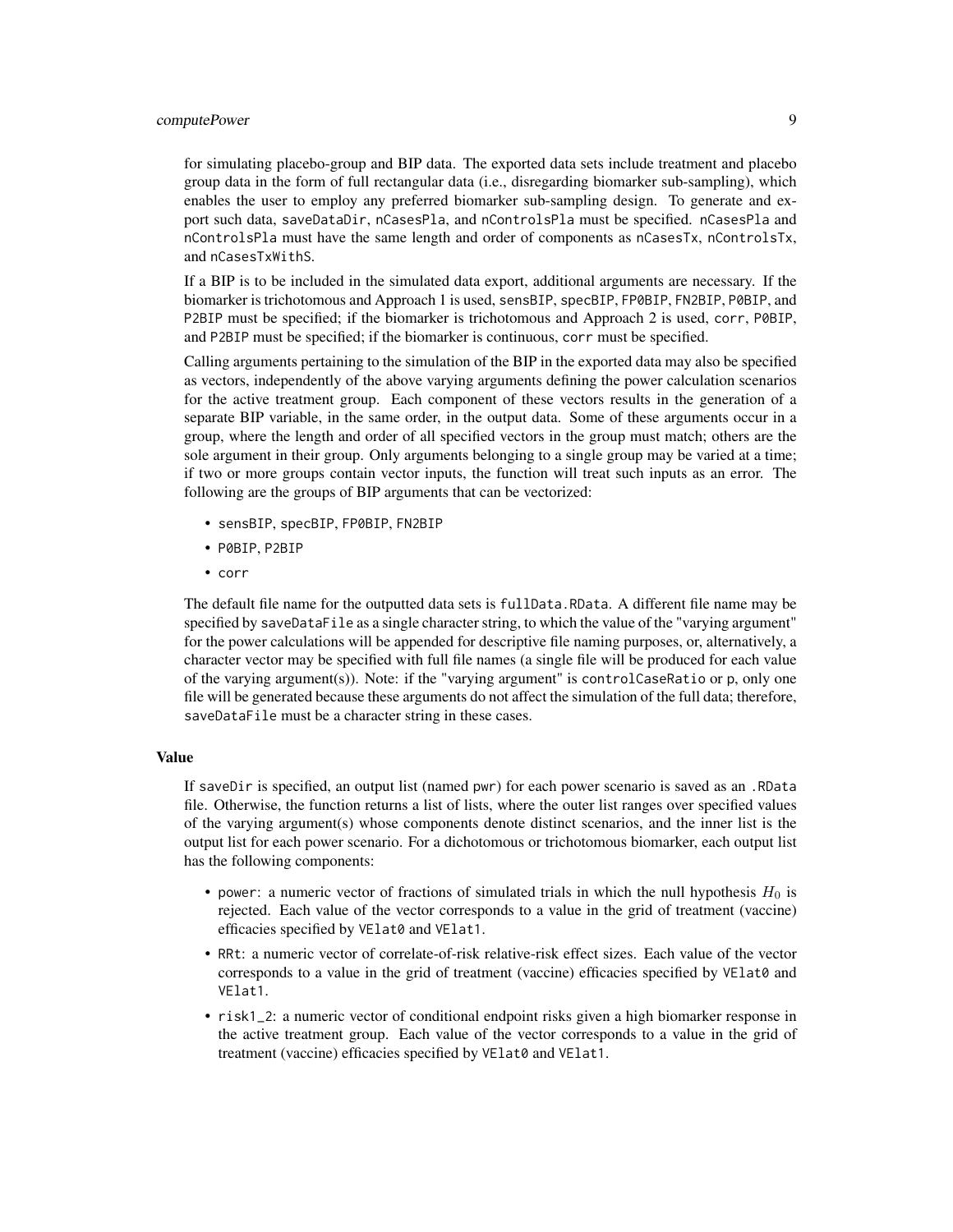- risk1\_0: a numeric vector of conditional endpoint risks given a low biomarker response in the active treatment group. Each value of the vector corresponds to a value in the grid of treatment (vaccine) efficacies specified by VElat0 and VElat1.
- VElat2: a numeric vector specifying a grid of treatment (vaccine) efficacy levels in the latent higher protected subgroup for a dichotomous or trichotomous biomarker
- VElat0: a numeric vector specifying a grid of treatment (vaccine) efficacy levels in the latent lower protected subgroup for a dichotomous or trichotomous biomarker
- Plat2: a numeric value specifying the prevalence of the latent higher protected subgroup for a dichotomous or trichotomous biomarker
- Plat0: a numeric value specifying the prevalence of the latent lower protected subgroup for a dichotomous or trichotomous biomarker
- P2: a numeric value specifying the probability of high biomarker response for a dichotomous or trichotomous biomarker
- P0: a numeric value specifying the probability of low biomarker response for a dichotomous or trichotomous biomarker
- alphaLat: a numeric vector of the log odds of the clinical endpoint in the subgroup of active treatment recipients with the latent  $x^* = 0$  (this coefficient estimate applies to a continuous biomarker)
- betaLat: a numeric vector of the log odds ratio of the clinical endpoint comparing two subgroups of active treatment recipients differing in the latent  $x^*$  by 1 (this coefficient estimate applies to a continuous biomarker)
- sens: a numeric vector of sensitivities (i.e., the probability of high biomarker response conditional on membership in the higher protected subgroup) of the observed dichotomous or trichotomous biomarker as a function of rho
- spec: a numeric vector of specificities (i.e., the probability of low biomarker response conditional on membership in the lower protected subgroup) of the observed dichotomous or trichotomous biomarker as a function of rho
- FP0: a numeric vector of false positive rates (i.e., the probability of high biomarker response conditional on membership in the lower protected subgroup) of the observed dichotomous or trichotomous biomarker as a function of rho
- FN2: a numeric vector of false negative rates (i.e., the probability of low biomarker response conditional on membership in the higher protected subgroup) of the observed dichotomous or trichotomous biomarker as a function of rho
- NcompleteTx: an integer value specifying nCasesTx + nControlsTx, i.e., the number, observed or projected, of active treatment recipients at risk at  $\tau$  with an observed endpoint or a completed follow-up through  $\tau_{max}$
- nCasesTx: an integer value specifying the number of clinical endpoint cases observed (or projected) between  $\tau$  and  $\tau_{max}$  in the active treatment group
- nCasesTxWithS: an integer value specifying the number of clinical endpoint cases observed (or projected) between  $\tau$  and  $\tau_{max}$  in the active treatment group with an available biomarker response
- controlCaseRatio: an integer specifying the number of controls sampled per case for biomarker measurement in the without replacement case-control sampling design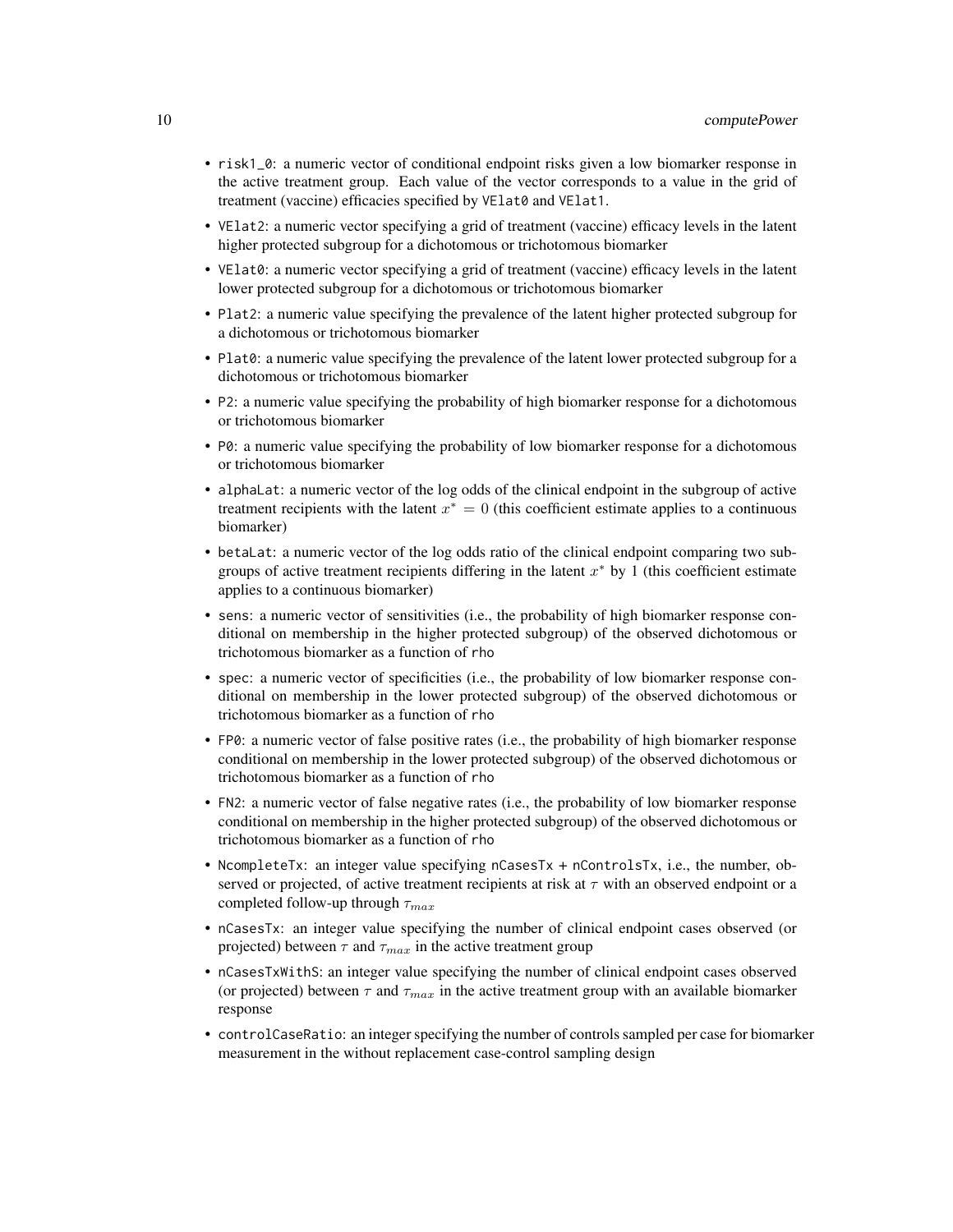# computePower 11

- VEoverall: a numeric value specifying the overall treatment (vaccine) efficacy between  $\tau$  and  $\tau_{max}$
- risk0: a numeric value specifying the overall placebo-group endpoint risk between  $\tau$  and  $\tau_{max}$
- alpha: a numeric value specifying the two-sided Wald test type-I error rate
- rho: a numeric vector specifying distinct protection-relevant fractions of the variance of the observed biomarker

For a continuous biomarker, each output list has the following components:

- power: a numeric vector of fractions of simulated trials in which the null hypothesis  $H_0$  is rejected. Rows represent calculations for different values of rho or nCasesTx, depending on which is a vector. Columns represent calculations for the grid of treatment (vaccine) efficacy levels in the latent lowest-efficacy subgroup, specified by VElowest.
- RRc: a numeric vector of correlate-or-risk relative-risk effect sizes as a function of the grid of treatment (vaccine) efficacy levels in the latent lowest-efficacy subgroup, specified by VElowest
- betaLat: a numeric vector specifying the log odds ratio of the clinical endpoint comparing two subgroups of active treatment recipients differing in the latent  $x^*$  by 1 (this coefficient estimate applies to a continuous biomarker)
- alphaLat: a numeric vector specifying the the log odds of the clinical endpoint in the subgroup of active treatment recipients with the latent  $x^* = 0$  (this coefficient estimate applies to a continuous biomarker)
- PlatVElowest: a numeric value specifying the prevalence of the latent lowest-efficacy subgroup for a continuous biomarker
- VElowest: a numeric vector specifying a grid of treatment (vaccine) efficacy levels in the latent lowest-efficacy subgroup for a continuous biomarker
- sigma2obs: a numeric value specifying the variance of the observed continuous biomarker or of the dichotomous or trichotomous biomarker simulated using 'approach 2'
- NcompleteTx: an integer value specifying nCasesTx + nControlsTx, i.e., the number, observed or projected, of active treatment recipients at risk at  $\tau$  with an observed endpoint or a completed follow-up through  $\tau_{max}$
- nCasesTx: an integer value specifying the number of clinical endpoint cases observed (or projected) between  $\tau$  and  $\tau_{max}$  in the active treatment group
- nCasesTxWithS: an integer value specifying the number of clinical endpoint cases observed (or projected) between  $\tau$  and  $\tau_{max}$  in the active treatment group with an available biomarker response
- controlCaseRatio: an integer value specifying the number of controls sampled per case for biomarker measurement in the without replacement case-control sampling design
- VEoverall: a numeric value specifying the overall treatment (vaccine) efficacy between  $\tau$  and  $\tau_{max}$
- risk0: a numeric value specifying the overall placebo-group endpoint risk between  $\tau$  and  $\tau_{max}$
- alpha: a numeric value specifying the two-sided Wald test type-I error rate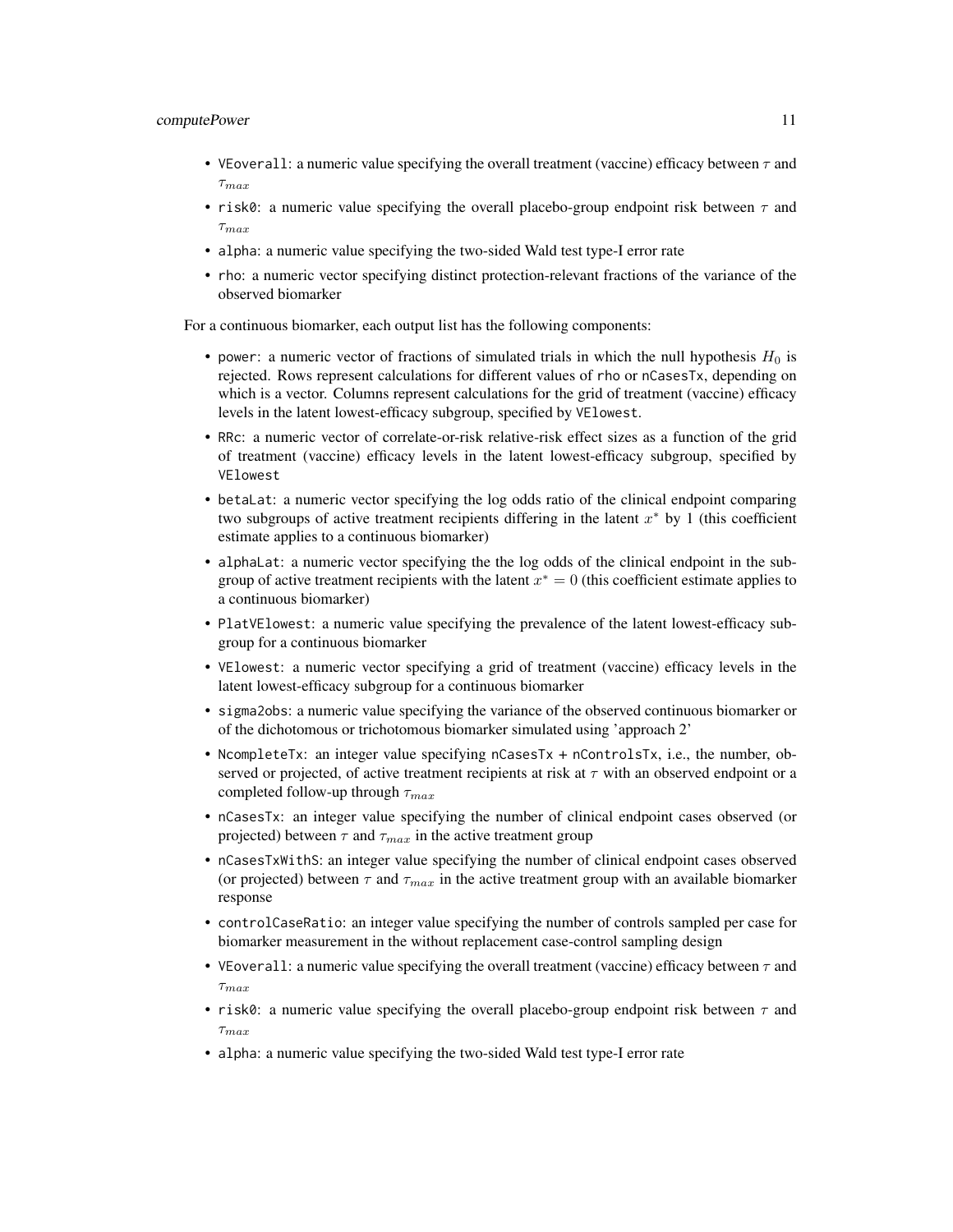• rho: a numeric vector specifying distinct protection-relevant fractions of the variance of the observed biomarker

If saveDataDir is specified, the simulated data, including placebo group and BIP data, are saved in one or more .RData file(s) containing a list of lists of data frames. The components of the outer list consist each of one Monte-Carlo iteration of simulated data for all values of VElat0 or VElat1 if the biomarker is trichotomous, or of VElowest if the biomarker is continuous. Each data frame corresponds to one simulated trial.

# See Also

[computeN](#page-1-1), [plotPowerTri](#page-15-1), [plotPowerCont](#page-14-1)

# Examples

```
## Trichotomous biomarker, Approach 1, varying sens and spec ##
## Specify sens, spec, FP0, FN2
nCasesTx <- 32
nControlsTx <- 1000
nCasesTxWithS <- 32
controlCaseRatio <- 5
VEoverall \leq 0.75risk0 <- 0.034
VElat0 \le seq(0, VEoverall, len=20) # 20 data points for the power curve
VElat1 <- rep(VEoverall, 20)
Plat0 < -0.2Plat2 < -0.6P0 <- Plat0 # different values of P0 can be set
P2 <- Plat2 # different values of P2 can be set
sens <- spec <- c(1, 0.9, 0.8, 0.7)
FPØ \leftarrow FN2 \leftarrow rep(0, 4)M < -5alpha <-0.05biomType <- "trichotomous"
computePower(nCasesTx=nCasesTx, nControlsTx=nControlsTx, nCasesTxWithS=nCasesTxWithS,
             controlCaseRatio=controlCaseRatio, VEoverall=VEoverall,
             risk0=risk0, VElat0=VElat0, VElat1=VElat1, Plat0=Plat0,
             Plat2=Plat2, P0=P0, P2=P2, M=M, alpha=alpha, spec=spec,
             FP0=FP0, sens=sens, FN2=FN2, biomType=biomType)
## Not run:
## Trichotomous biomarker, Approach 2, varying rho ##
## Saving simulated data (including placebo and BIP data)
## Specify rho, sigma2obs, saveDataDir, saveDataFile, corr
nCasesTx <- 32
nControlsTx <- 1000
nCasesTxWithS <- 32
controlCaseRatio <- 5
VEoverall \leq 0.75risk0 <- 0.034
```
<span id="page-11-0"></span>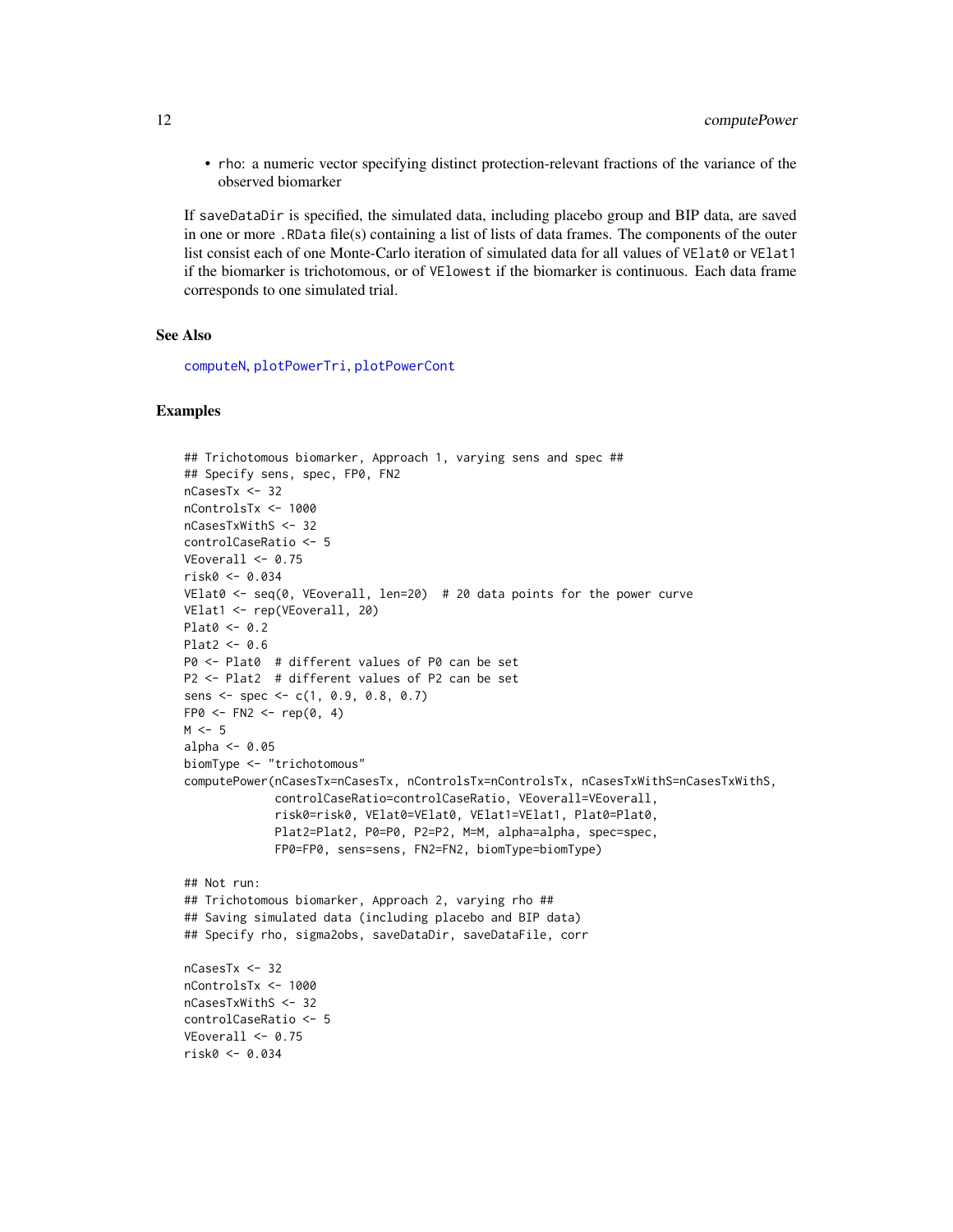```
VElat0 <- seq(0, VEoverall, len=20)
VElat1 <- rep(VEoverall, 20)
Plat0 <- 0.2
Plat2 < -0.6P0 <- Plat0
P2 <- Plat2
M < -5alpha <-0.05sigma2obs <- 1
rho <- c(1, 0.9, 0.7, 0.5)
biomType <- "trichotomous"
saveDataDir <- "~/myDir"
saveDataFile <- "myDataFile.RData"
corr \leq -0.7computePower(nCasesTx=nCasesTx, nControlsTx=nControlsTx, nCasesTxWithS=nCasesTxWithS,
             controlCaseRatio=controlCaseRatio, VEoverall=VEoverall, risk0=risk0,
             VElat0=VElat0, VElat1=VElat1, Plat0=Plat0, Plat2=Plat2, P0=P0, P2=P2,
             M=M, alpha=alpha, sigma2obs=sigma2obs, rho=rho, biomType=biomType,
             saveDataDir=saveDataDir, saveDataFile=saveDataFile, corr=corr)
## dichotomous biomarker, Approach 2, varying rho ##
## Plat0 + Plat2 = 1
nCasesTx <- 32
nControlsTx <- 1000
nCasesTxWithS <- 32
controlCaseRatio <- 5
VEoverall <- 0.75
risk0 <- 0.034
VElat0 <- seq(0, VEoverall, len=20) # 20 data points for the power curve
VElat1 \leq rep(0, 20) # will not be used by function
Plat0 < -0.2Plat2 <- 1 - Plat0
P0 <- Plat0
P2 <- Plat2
M < -5alpha <- 0.05
sigma2obs <- 1
rho \leq c(1, 0.9, 0.7, 0.5)
biomType <- "dichotomous"
computePower(nCasesTx=nCasesTx, nControlsTx=nControlsTx, nCasesTxWithS=nCasesTxWithS,
             controlCaseRatio=controlCaseRatio, VEoverall=VEoverall, risk0=risk0,
             VElat0=VElat0, VElat1=VElat1, Plat0=Plat0, Plat2=Plat2, P0=P0, P2=P2,
             M=M, alpha=alpha, sigma2obs=sigma2obs, rho=rho, biomType=biomType)
```
## Continuous biomarker, varying rho ##

nCasesTx <- 32 nControlsTx <- 1000 nCasesTxWithS <- 32 controlCaseRatio <- 5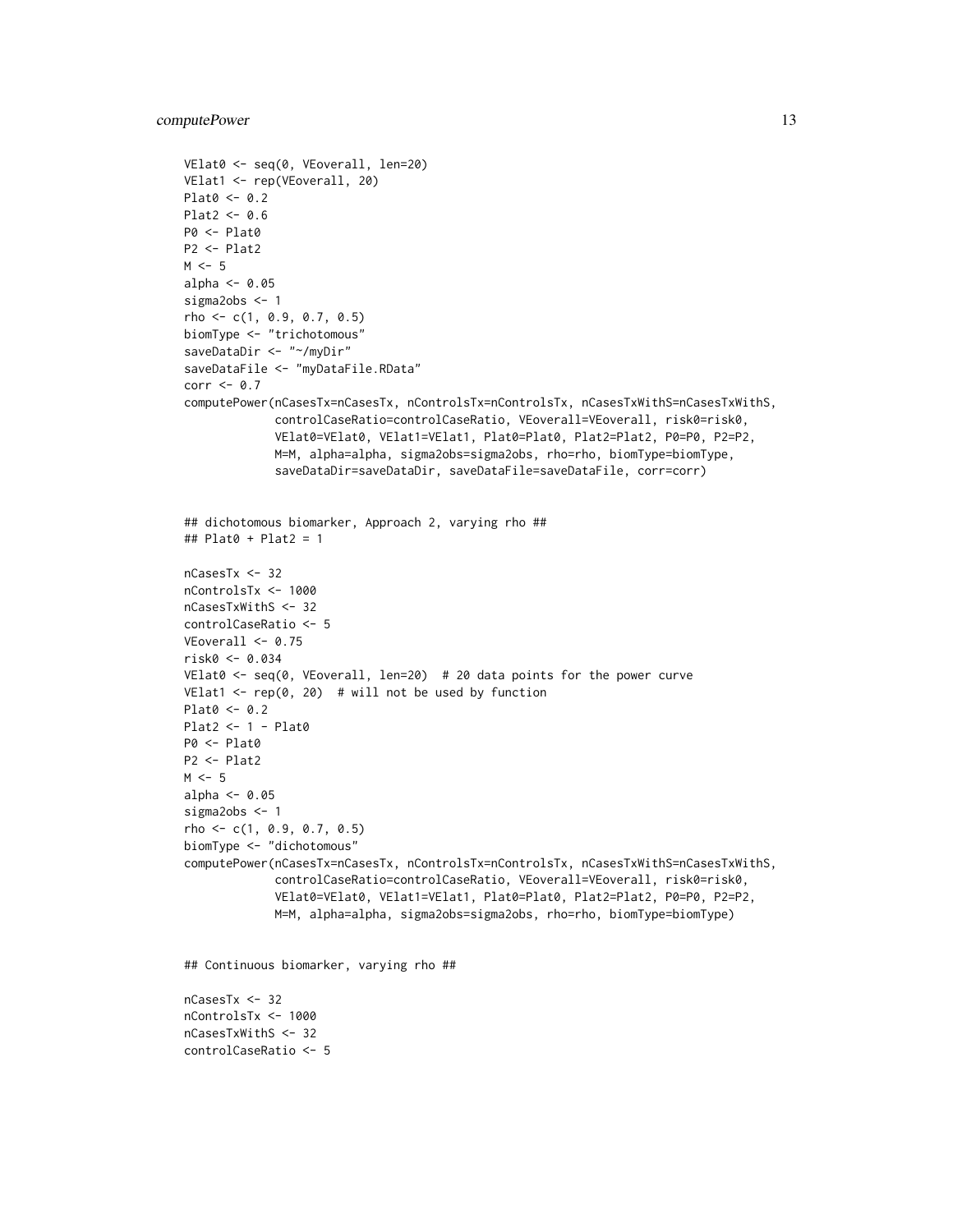```
VEoverall \leq 0.75risk0 <- 0.034
PlatVElowest <- 0.2
VElowest <- seq(0, VEoverall, len=20)
M < -5alpha <-0.05sigma2obs <- 1
rho <- c(1, 0.9, 0.7, 0.5)
biomType <- "continuous"
computePower(nCasesTx=nCasesTx, nControlsTx=nControlsTx, nCasesTxWithS=nCasesTxWithS,
             controlCaseRatio=controlCaseRatio, VEoverall=VEoverall, risk0=risk0,
             PlatVElowest=PlatVElowest, VElowest=VElowest, M=M, alpha=alpha,
             sigma2obs=sigma2obs, rho=rho, biomType=biomType)
## Continuous biomarker, case-cohort sampling design, varying p ##
nCasesTx <- 32
nControlsTx <- 1000
nCasesTxWithS <- 32
VEoverall <- 0.75
risk0 <- 0.034
PlatVElowest <- 0.2
VElowest <- seq(0, VEoverall, len=20)
M < -5alpha <- 0.05
sigma2obs <- 1
rho < -0.9biomType <- "continuous"
cohort <- TRUE
p <- c(0.01, 0.02, 0.03)
computePower(nCasesTx=nCasesTx, nControlsTx=nControlsTx, nCasesTxWithS=nCasesTxWithS,
             VEoverall=VEoverall, risk0=risk0, PlatVElowest=PlatVElowest,
             VElowest=VElowest, M=M, alpha=alpha, sigma2obs=sigma2obs,
             rho=rho, biomType=biomType, cohort=cohort, p=p)
## Continuous biomarker, saving output, varying sample sizes ##
nCasesTx <- 32
nControlsTx <- 1000
nCasesTxWithS <- 32
controlCaseRatio <- 5
VEoverall <- 0.75
risk0 <- 0.034
PlatVElowest <- 0.2
VElowest <- seq(0, VEoverall, len=20)
M < -5alpha <-0.05sigma2obs <- 1
rho <- c(1, 0.9, 0.7, 0.5)
biomType <- "continuous"
saveDir <- "~/myDir"
saveFile <- "MyFile.RData"
computePower(nCasesTx=nCasesTx, nCasesTxWithS=nCasesTxWithS, nControlsTx=nControlsTx,
```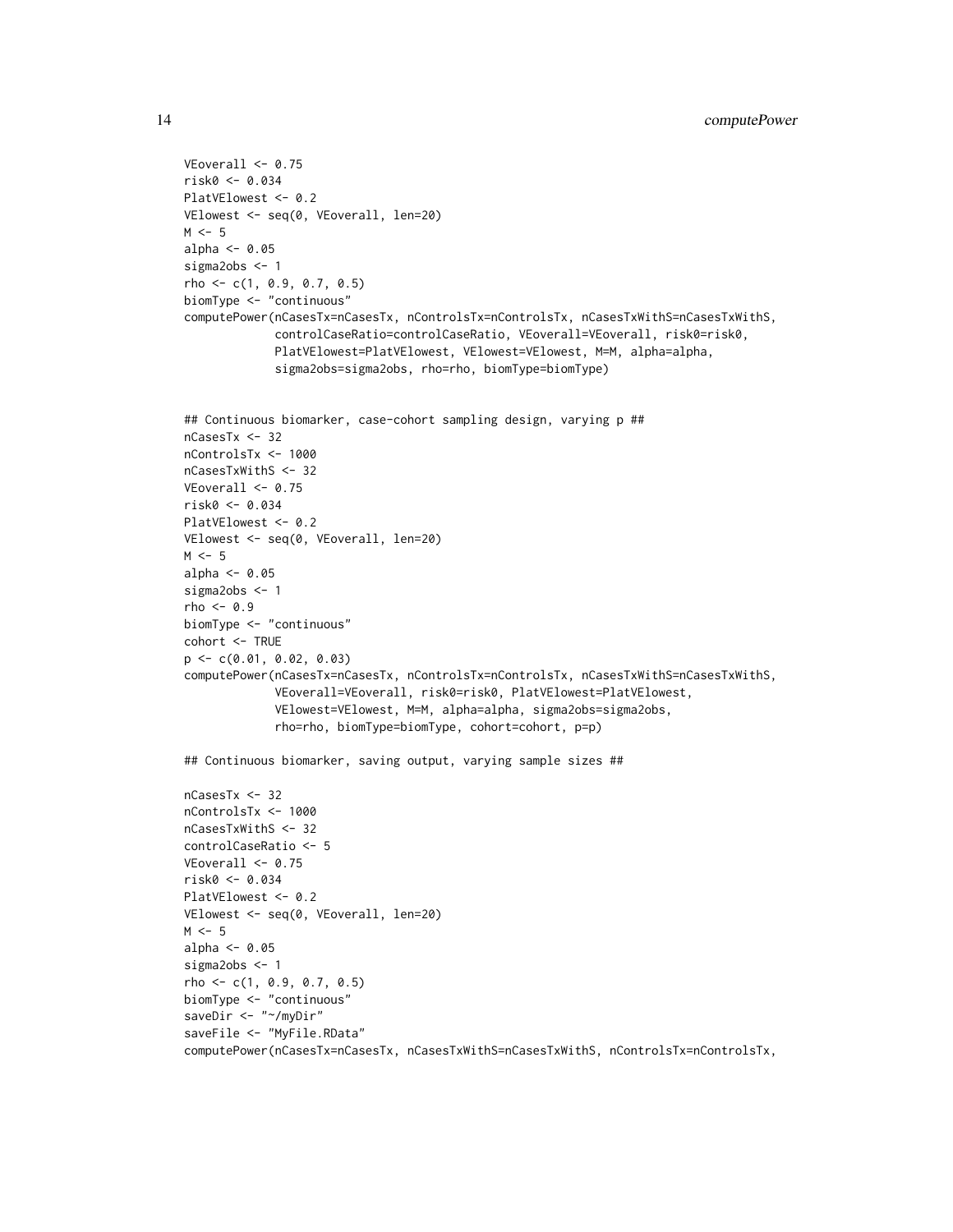<span id="page-14-0"></span>controlCaseRatio=controlCaseRatio, VEoverall=VEoverall, risk0=risk0, PlatVElowest=PlatVElowest, VElowest=VElowest, M=M, alpha=alpha, sigma2obs=sigma2obs, rho=rho, biomType=biomType, saveDir=saveDir, saveFile=saveFile)

## End(Not run)

<span id="page-14-1"></span>plotPowerCont *Plotting of Power Curve versus Correlate of Risk Effect Size for Continuous Biomarkers*

# Description

Plots power (on the y-axis) to detect a correlate of risk effect size (on the x-axis) in the active treatment group for a continuous biomarker. The correlate of risk effect size is quantified as the relative risk ratio of the clinical endpoint per standard deviation increase for a noise-free biomarker.

# Usage

plotPowerCont(outComputePower, outDir = NULL, legendText)

# Arguments

outComputePower

|            | either a list of lists containing output from computePower or a character vector<br>specifying the . RData file(s) containing computePower output                                                                        |
|------------|--------------------------------------------------------------------------------------------------------------------------------------------------------------------------------------------------------------------------|
| outDir     | a character vector specifying path(s) to output . RData file(s), necessary if<br>out Compute Power is a character vector. Default is NULL.                                                                               |
| legendText | a character vector specifying the entirety of the legend text. The order of the<br>elements (i.e., parameter values) must match that of the compute Power input<br>parameters in order for legend labels to be accurate. |

# Details

The function's plot can be interpreted in conjunction with the output of [plotVElatCont](#page-20-1) by matching the CoR relative risk in the two plots and examining power compared to treatment (vaccine) efficacy. This sheds light on the importance of overall vaccine efficacy on power and allows correlates of risk results to be interpreted in terms of potential correlates of efficacy/protection.

# Value

None. The function is called solely for plot generation.

# See Also

[computePower](#page-3-1), [plotVElatCont](#page-20-1), [plotPowerTri](#page-15-1)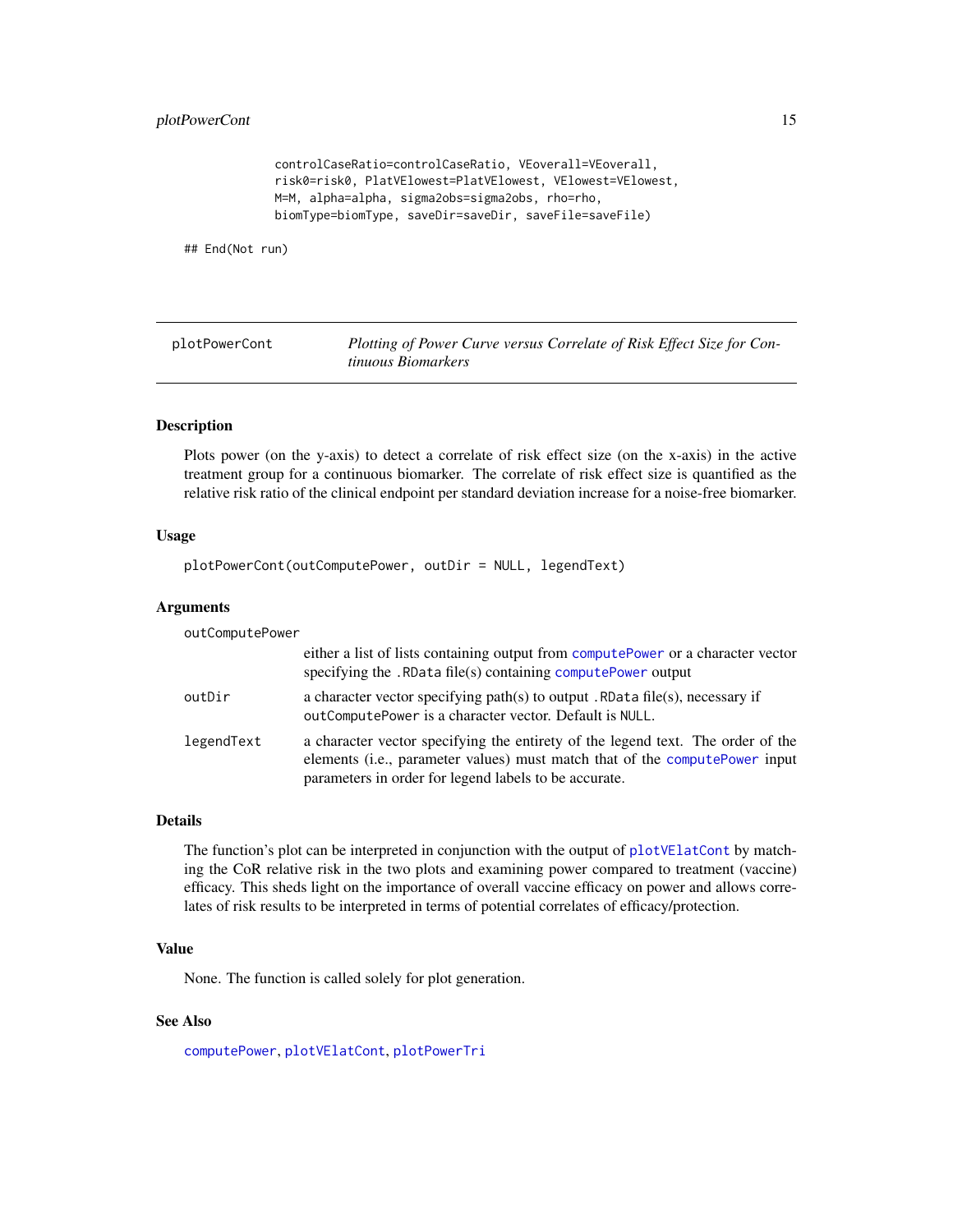# Examples

# Example scenario with continuous biomarker, where values of rho are varied

```
# Set input parameters for computePower function
nCasesTx <- 10
nControlsTx <- 300
nCasesTxWithS <- 10
controlCaseRatio <- 5
VEoverall <- 0.75
risk0 <- 0.034
PlatVElowest <- 0.2
VElowest <- seq(0, VEoverall, len=5)
Plat0 <- P0 <- 0.2
Plat2 <- P2 <- 0.6M < -22alpha <-0.05sigma2obs <- 1
rho \leq c(1, 0.7, 0.4)biomType <- "continuous"
# Output from computePower function is stored in an object as a list of lists
pwr <- computePower(nCasesTx=nCasesTx, nCasesTxWithS=nCasesTxWithS, nControlsTx=nControlsTx,
                    controlCaseRatio=controlCaseRatio, risk0=risk0, VEoverall=VEoverall,
                    PlatVElowest=PlatVElowest, VElowest=VElowest,
                    Plat0=Plat0, Plat2=Plat2, P0=P0, P2=P2, M=M, alpha=alpha,
                    sigma2obs=sigma2obs, rho=rho, biomType=biomType)
# Set parameters for plotPowerCont function
# outComputePower is a list of lists containing output from the computePower function
outComputePower <- pwr
legent < - paste0("rho = ", c(1, 0.7, 0.4))
plotPowerCont(outComputePower=outComputePower, legendText=legendText)
## Not run:
# Output from computePower function is saved in RData files
computePower(..., saveDir = "myDir", saveFile = "myFile.RData")
# outComputePower is a character string specifying the file containing the
# computePower output
# outDir is a character string specifying the outComputePower file directory
outComputePower <- paste0("myFile_rho_", c(1, 0.7, 0.4), ".RData")
outDir <- "~/myDir"
legendText <- paste0("rho = ", c(1, 0.7, 0.4))
plotPowerCont(outComputePower, outDir=outDir, legendText = legendText)
## End(Not run)
```
<span id="page-15-1"></span>plotPowerTri *Plotting of Power versus Correlate of Risk Effect Size for Dichotomous and Trichotomous Biomarkers*

<span id="page-15-0"></span>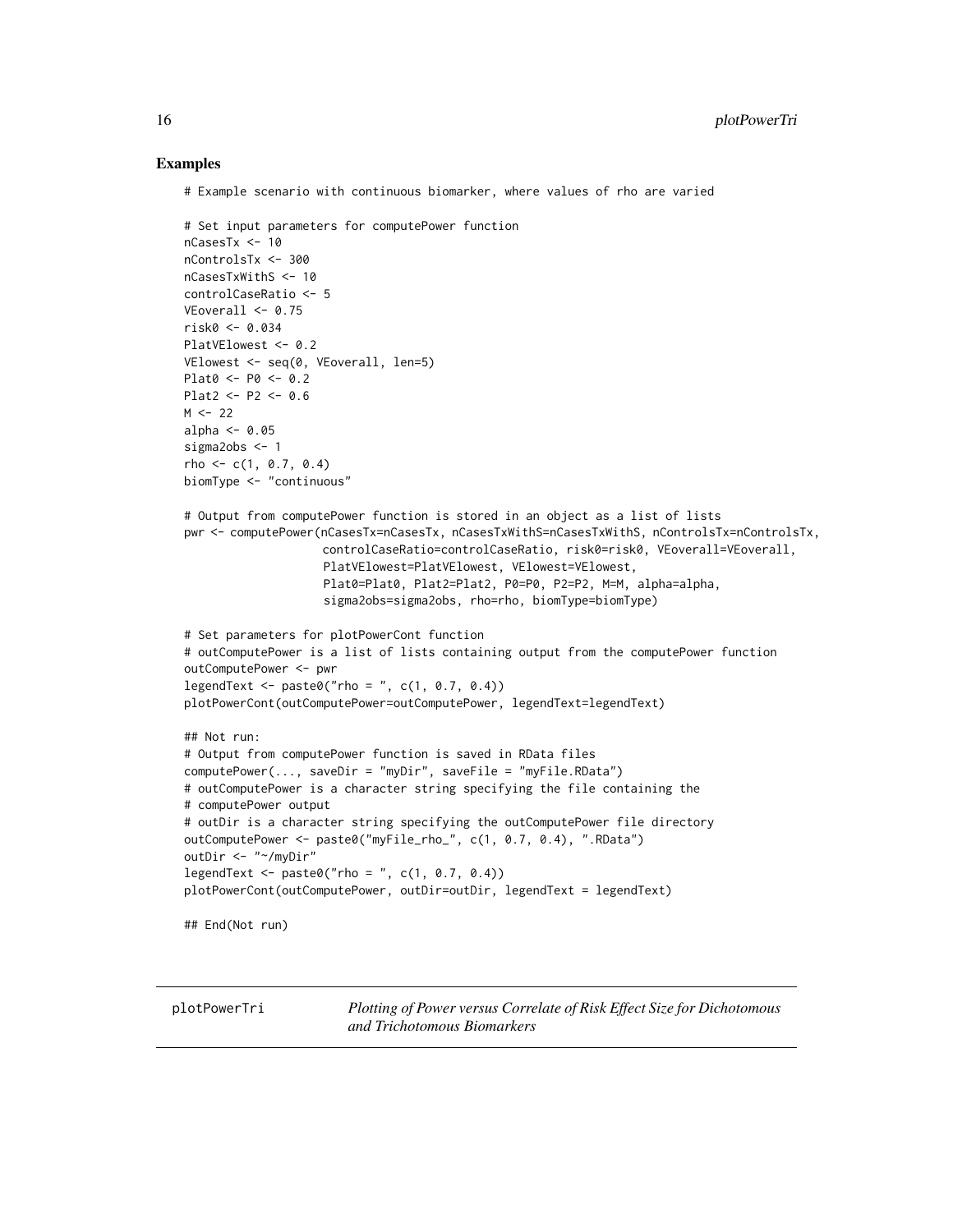# <span id="page-16-0"></span>plotPowerTri 17

# Description

Plots power (on the y-axis) to detect a correlate of risk effect size (on the x-axis) in the active treatment group for a dichotomous or trichotomous biomarker. The correlate of risk effect size is quantified as the relative risk ratio of the clinical endpoint comparing subgroups of active treatment recipients with high and low biomarker response.

# Usage

```
plotPowerTri(outComputePower, outDir = NULL, legendText)
```
# Arguments

| outComputePower |                                                                                                                                                                                                                         |
|-----------------|-------------------------------------------------------------------------------------------------------------------------------------------------------------------------------------------------------------------------|
|                 | either a list of lists containing output from computePower or a character vector<br>specifying the . RData file(s) containing computePower output                                                                       |
| outDir          | a character vector specifying path(s) to output . RData file(s), necessary if<br>outComputePower is a character vector. Default is NULL.                                                                                |
| legendText      | a character vector specifying the entirety of the legend text. The order of the<br>elements (i.e., parameter values) must match that of the computePower input<br>parameters in order for legend labels to be accurate. |

# Details

If multiple levels are specified for the biomarker measurement error input parameters (i.e., for sens/spec or rho) in [computePower](#page-3-1), only the first level is used to determine the  $RR<sub>t</sub>$  values that are plotted on the x-axis.

# Value

None. The function is called solely for plot generation.

# See Also

[computePower](#page-3-1), [plotPowerCont](#page-14-1)

# Examples

# Example scenario with trichotomous biomarker, where values of controlCaseRatio are varied

```
# Set input parameters for computePower function
nCasesTx <- 10
nControlsTx <- 300
nCasesTxWithS <- 10
controlCaseRatio <- c(5,3)
VEoverall <- 0.75
risk0 <- 0.034
VElat0 <- seq(0, VEoverall, len=5)
VElat1 <- rep(VEoverall, 5)
Plat0 <- P0 <- 0.2
Plat2 <- P2 <- 0.6
```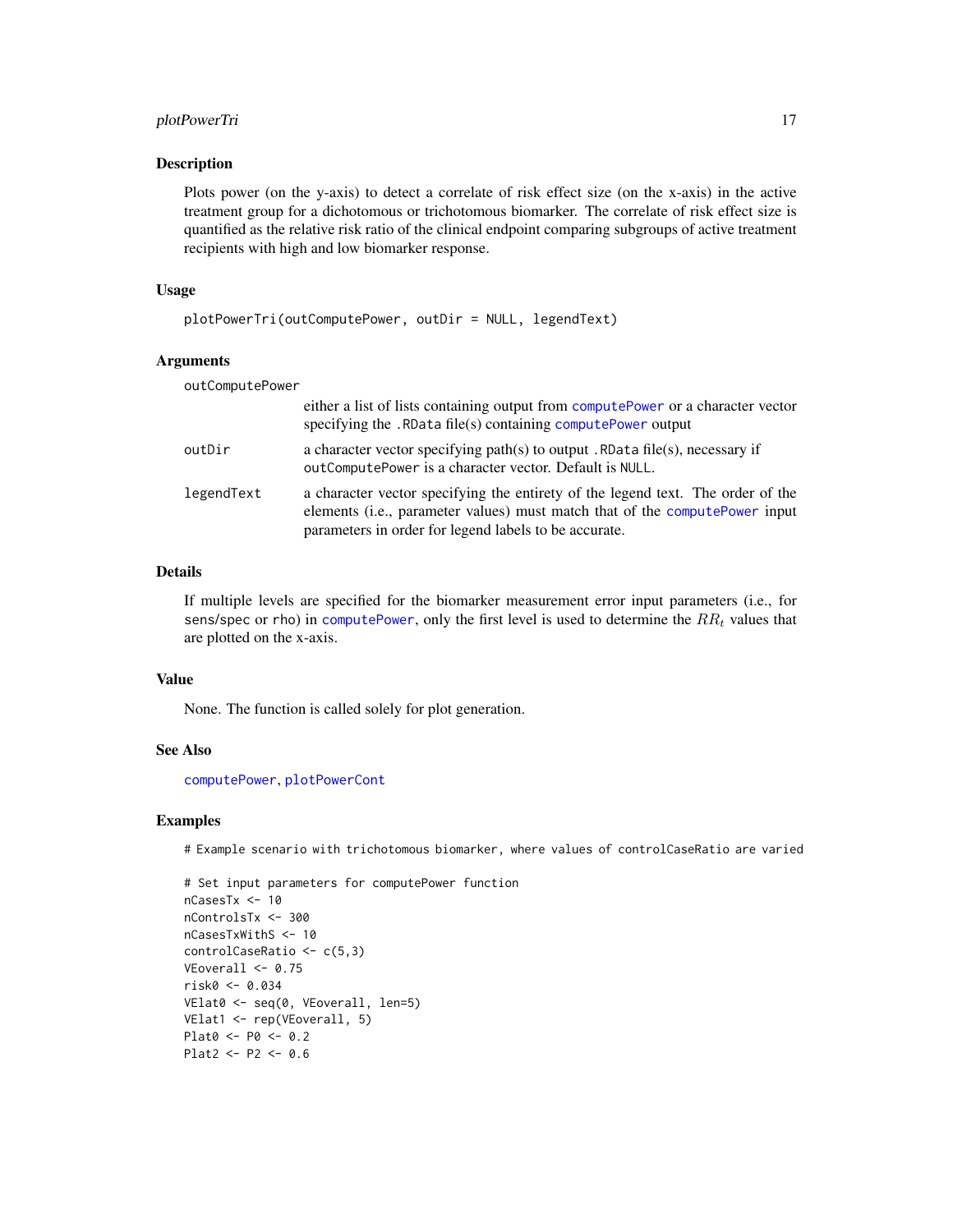```
sens <- spec <- 0.8
FPO < - FN2 < - 0M < -50alpha \leq -0.05biomType <- "trichotomous"
# Output from computePower function is stored in an object as a list of lists
pwr <- computePower(nCasesTx=nCasesTx, nControlsTx=nControlsTx, nCasesTxWithS=nCasesTxWithS,
                     controlCaseRatio=controlCaseRatio, risk0=risk0,
                     VEoverall=VEoverall, Plat0=Plat0, Plat2=Plat2, P0=P0, P2=P2,
                     VElat0=VElat0, VElat1=VElat1, M=M, alpha=alpha, spec=spec,
                     FP0=FP0, sens=sens, FN2=FN2, biomType=biomType)
# Set parameters for plotPowerTri function
# outComputePower is a list of lists containing outputs from the computePower function
outComputePower <- pwr
legendText <- paste0("controls:cases = ", c("5:1","3:1"))
plotPowerTri(outComputePower=outComputePower, legendText=legendText)
## Not run:
# outComputePower is a character vector specifying the files containing computePower output
# outDir is a character vector specifying the outComputePower file directories
outComputePower <- paste0("myFile_controlCaseRatio_", c(5, 3), ".RData")
outDir <- rep("~/myDir", 2)
legendText <- paste0("controls:cases = ", c("5:1","3:1"))
plotPowerTri(outComputePower, outDir=outDir, legendText = legendText)
## End(Not run)
```
plotROCcurveTri *Plotting of ROC Curves for Trichotomous Biomarkers*

# Description

Plots the receiver operating characteristic (ROC) curve displaying sensitivity and specificity for a range of P2 and P0 values, four values of rho, and four values of Plat2. Illustrates how different levels of measurement error rho map to sensitivity and specificity, depending on the value of Plat2. This funciton is used to create Figure 1 in the Supplementary Material of [Gilbert, Janes, and Huang (2016). "Power/Sample Size Calculations for Assessing Correlates of Risk in Clinical Efficacy Trials."]

#### Usage

```
plotROCcurveTri(Plat0, Plat2, P0, P2, rho)
```
# Arguments

Plat0 a numeric value specifying the prevalence of the latent lower protected subgroup for a dichotomous or trichotomous biomarker

<span id="page-17-0"></span>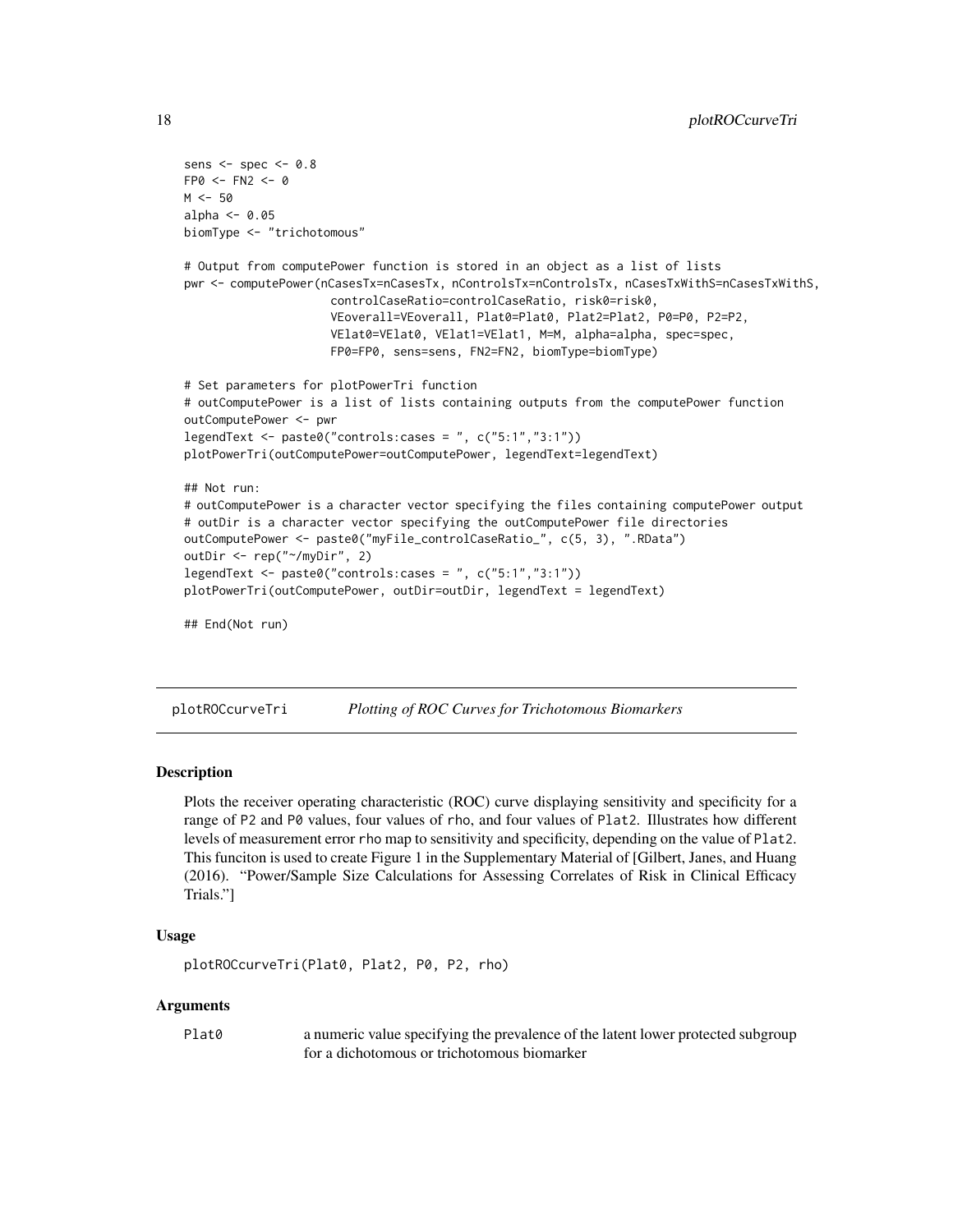<span id="page-18-0"></span>

| Plat2          | a numeric vector of length four specifying the prevalences of the latent higher<br>protected subgroup for a dichotomous or trichotomous biomarker |
|----------------|---------------------------------------------------------------------------------------------------------------------------------------------------|
| P0             | a numeric vector specifying a grid of probabilities of low biomarker response<br>for a dichotomous or trichotomous biomarker.                     |
| P <sub>2</sub> | a numeric vector specifying a grid of probabilities of high biomarker response<br>for a dichotomous or trichotomous biomarker.                    |
| rho            | a numeric vector of length four specifying distinct protection-relevant fractions<br>of sigmalobs.                                                |

# Value

None. The function is called solely for plot generation.

# Examples

```
Plat0 < -0.2Plat2 <- c(0.2, 0.3, 0.4, 0.5)
P0 <- seq(0.90, 0.10, len=10)
P2 <- seq(0.10, 0.90, len=10)
rho \leftarrow c(1, 0.9, 0.7, 0.5)plotROCcurveTri(Plat0 = Plat0, Plat2 = Plat2, P0 = P0, P2 = P2, rho = rho)
```

| plotRRgradVE | Plotting of the Ratio of Relative Risks for Higher/Lower Latent                       |
|--------------|---------------------------------------------------------------------------------------|
|              | Subgroups against Correlate of Risk Effect Size for Trichotomous<br><i>Biomarkers</i> |

# Description

Plots the ratio of relative risks for the higher and lower latent subgroups (on the y-axis) versus the correlate of risk effect size (on the x-axis) in the active treatment group for a trichotomous biomarker. The correlate of risk effect size is quantified as the relative risk ratio of the clinical endpoint comparing subgroups of active treatment recipients with high and low biomarker response.

# Usage

```
plotRRgradVE(outComputePower, outDir = NULL, legendText)
```
#### Arguments

# outComputePower

|            | either a list of lists containing output from computePower or a character vector                                                                                                                                         |
|------------|--------------------------------------------------------------------------------------------------------------------------------------------------------------------------------------------------------------------------|
|            | specifying the . RData file(s) containing computePower output                                                                                                                                                            |
| outDir     | a character vector specifying path(s) to output. RData file(s), necessary if<br>out Compute Power is a character vector. Default is NULL.                                                                                |
| legendText | a character vector specifying the entirety of the legend text. The order of the<br>elements (i.e., parameter values) must match that of the compute Power input<br>parameters in order for legend labels to be accurate. |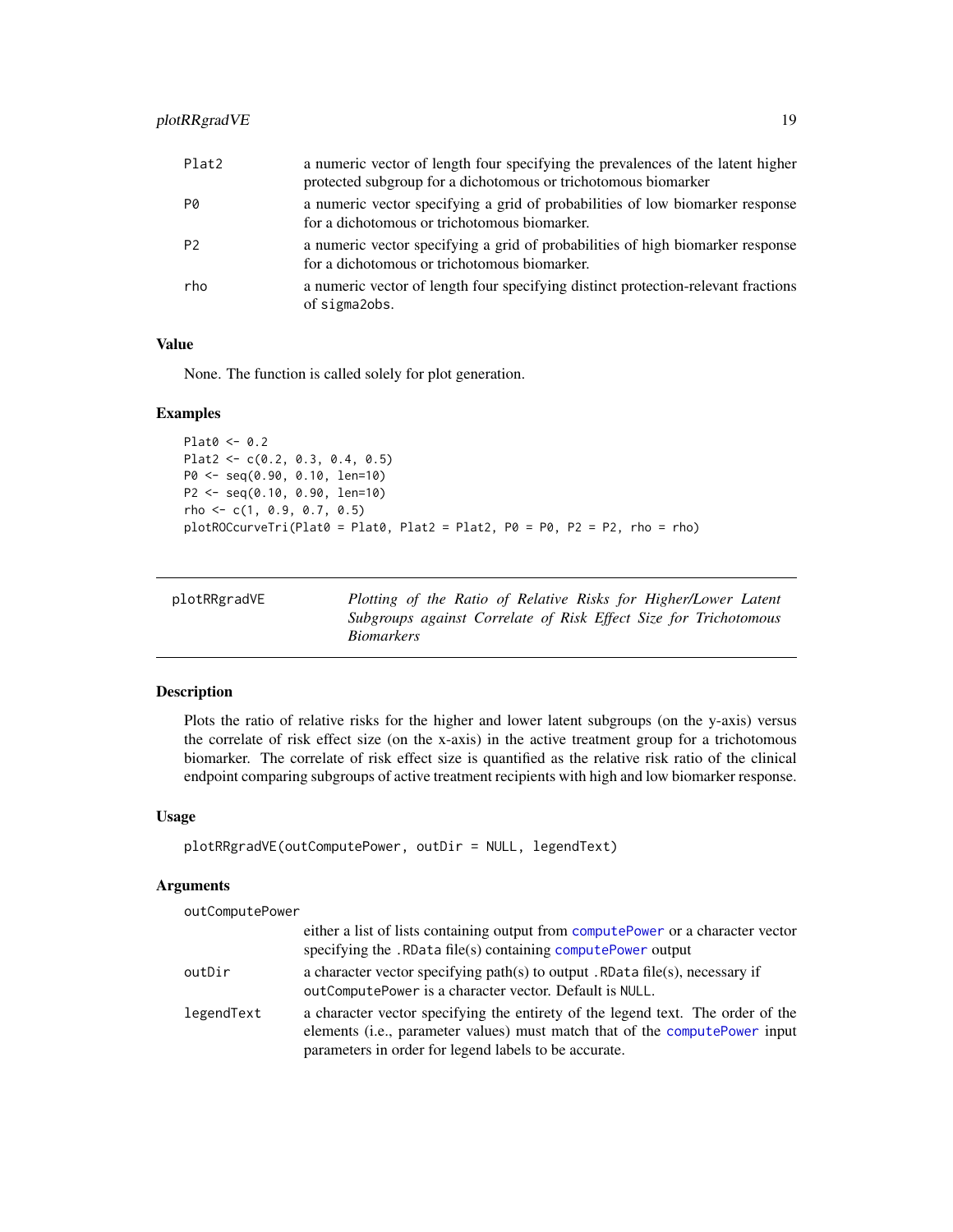# Details

When rho is varied, this plot shows how the relationship between the correlate of risk effect size and the relative risks for the higher and lower latent subgroups changes for different values of rho. The ratio of relative risks for the higher and lower latent subgroups is a relative vaccine efficacy parameter. When rho=1, a correlate of risk in the vaccine group is equivalent to the relative vaccine efficacy parameter, whereas for imperfectly measured biomarkers with rho<1, the correlate of risk effect size is closer to the null than the relative vaccine efficacy parameter is.

# Value

None. The function is called solely for plot generation.

# See Also

[computePower](#page-3-1), [plotPowerTri](#page-15-1)

# Examples

# Example scenario with trichotomous biomarker, where values of rho are varied

```
# Set input parameters for computePower function
nCasesTx <- 10
nControlsTx <- 300
nCasesTxWithS <- 10
controlCaseRatio <- 3
VEoverall \leq -0.75risk0 <- 0.034
VElat0 <- seq(0, VEoverall, len=10)
VElat1 <- rep(VEoverall, 10)
Plat0 <- P0 <- 0.2
Plat2 <- P2 <- 0.6
M < -20alpha <-0.05sigma2obs <- 1
rho \leftarrow c(1, 0.7, 0.4)biomType <- "trichotomous"
# Output from computePower function is stored in an object as a list
pwr <- computePower(nCasesTx=nCasesTx, nControlsTx=nControlsTx, nCasesTxWithS=nCasesTxWithS,
                    controlCaseRatio=controlCaseRatio, risk0=risk0, VEoverall=VEoverall,
                    Plat0=Plat0, Plat2=Plat2, P0=P0, P2=P2, VElat0=VElat0,
                    VElat1=VElat1, M=M, alpha=alpha, sigma2obs=sigma2obs, rho=rho,
                    biomType=biomType)
# Set parameters for plotPowerCont function
# outComputePower is a list of lists containing output from the computePower function
outComputePower <- pwr
legent < -</math> paste@("rho = ", c(1, 0.7, 0.4))plotRRgradVE(outComputePower=outComputePower, legendText=legendText)
```
## Not run:

<span id="page-19-0"></span>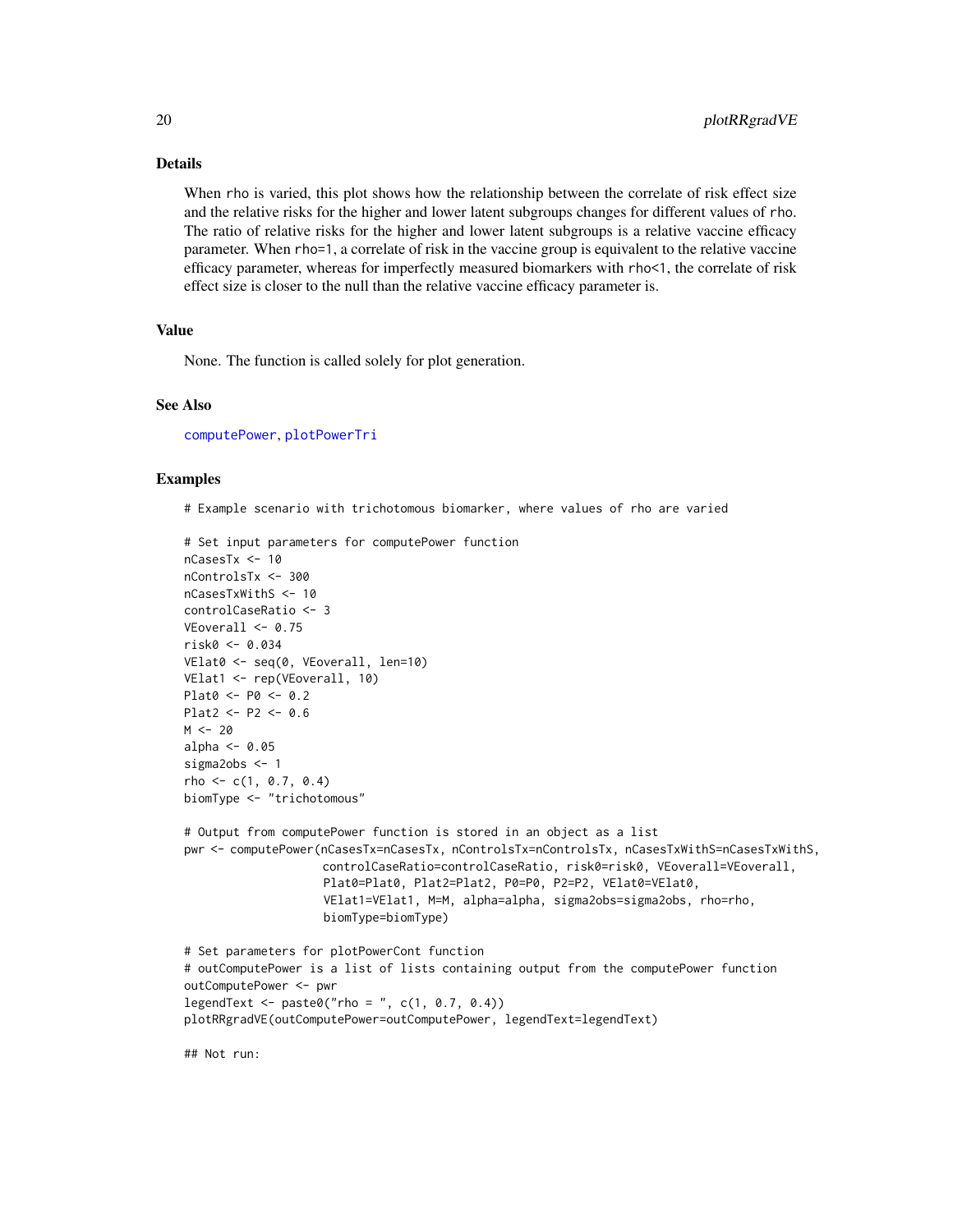# <span id="page-20-0"></span>plotVElatCont 21

```
# Output from computePower function is saved in an RData file
computePower(..., saveDir = "myDir", saveFile = "myFile.RData")
# outComputePower is a character string specifying the file containing the computePower output
# outDir is a character string specifying the outComputePower file directory
outComputePower <- paste0("myFile_rho_", c(1, 0.7, 0.4), ".RData")
outDir <- "~/myDir"
legent < -</math> paste0("rho = ", c(1, 0.7, 0.4))plotRRgradVE(outComputePower, outDir=outDir, legendText = legendText)
## End(Not run)
```
<span id="page-20-1"></span>plotVElatCont *Plotting Treatment (Vaccine) Efficacy Curves for Different Correlate of Risk Relative Risks for Continuous Biomarkers*

# Description

Plots the treatment (vaccine) efficacy curve for the true latent biomarker for eight different values of the latent correlate of risk relative risk and the lowest vaccine efficacy level for the true biomarker. All curves assume rho=1, and treatment (vaccine) efficacy ranges from 0 to 1. The legend is completely determined by the function.

# Usage

```
plotVElatCont(outComputePower, outDir = NULL)
```
# Arguments

| outComputePower |                                                                                                                                                     |
|-----------------|-----------------------------------------------------------------------------------------------------------------------------------------------------|
|                 | a list of lists of length 1 containing output from computePower or a character<br>string specifying the . RData file containing computePower output |
| outDir          | a character string specifying path to output. RData file, necessary if<br>out Compute Power is a character string. Default is NULL.                 |

# Details

[computePower](#page-3-1) function input parameter VElowest must have length greater than or equal to eight for all eight scenarios to have unique RRc and VElowest. Otherwise, only length(VElowest) unique VE curves will be displayed.

When interpreting the output of the function, the null hypothesis corresponds to a flat curve where vaccine efficacy for all values of the true latent biomarker is equal to the overall vaccine efficacy. Increasing departures from the null hypothesis correspond to increasingly variable and steep VE curves. The output assumes the overall placebo-group endpoint risk between  $\tau$  and  $\tau_{max}$  is constant for all values of the latent and observed biomarker and that there is no measurement error ( $\rho = 1$ ). When this is the case, an association of the biomarker with infection risk in the vaccine group (a correlate of risk) is equivalent to an association of the biomarker with treatment (vaccine) efficacy.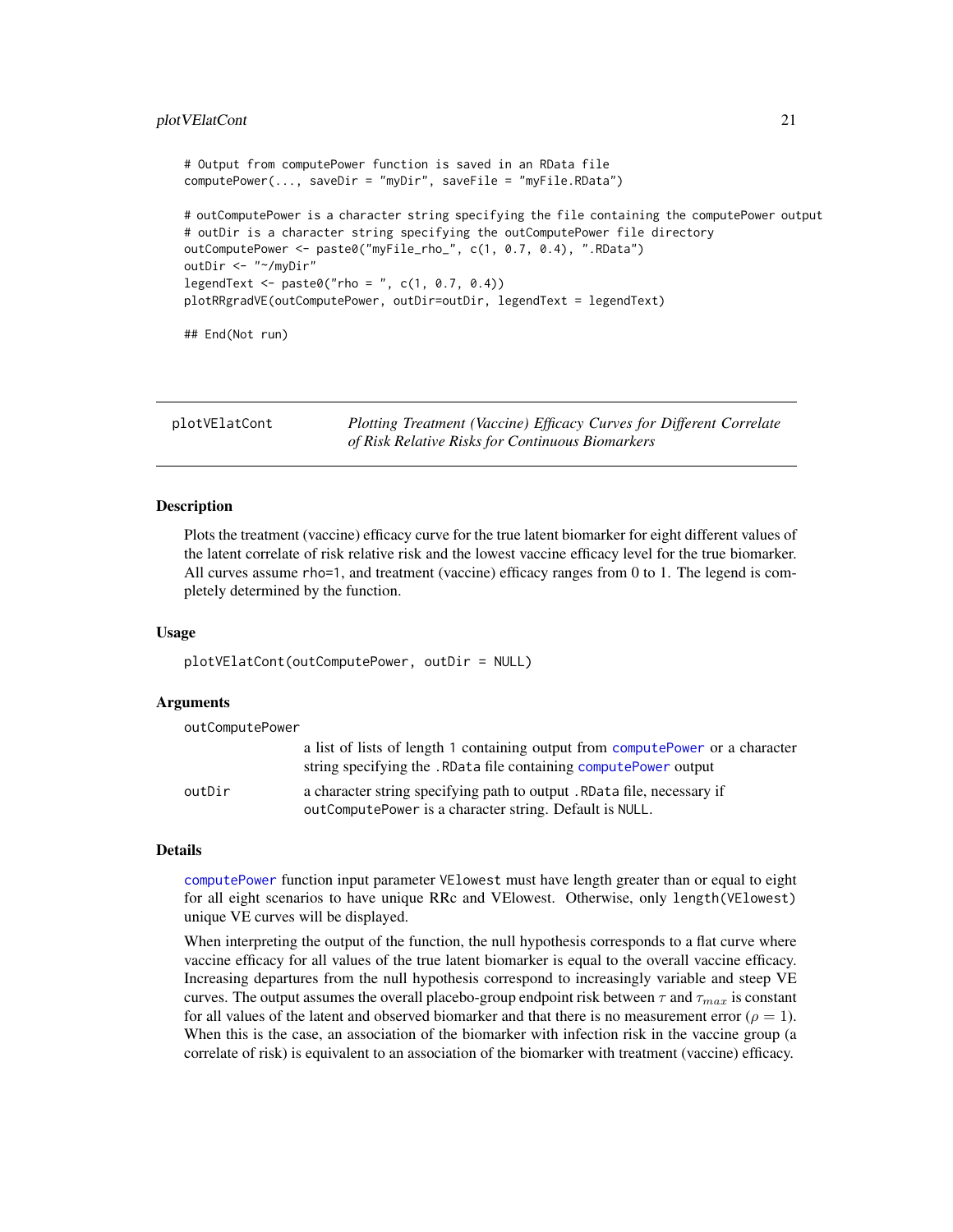The function's plot can also be interpreted in conjunction with the output of the [plotPowerCont](#page-14-1) function by matching the CoR relative risk in the two plots and examining power compared to VE. This sheds light on the importance of overall VE on power and further enables correlates of risk results to be interpreted in terms of potential correlates of efficacy/protection.

# Value

None. The function is called solely for plot generation.

# See Also

[computePower](#page-3-1), [plotPowerCont](#page-14-1)

# Examples

# Example scenario with continuous biomarker, where values of rho are varied

```
# Set input parameters for computePower function
nCasesTx <- 10
nControlsTx <- 300
nCasesTxWithS <- 10
controlCaseRatio <- 3
VEoverall \leq 0.75risk0 <- 0.034
PlatVElowest <- 0.2
VElowest <- seq(0, VEoverall, len=8)
Plat0 <- P0 <- 0.2
Plat2 <- P2 <- 0.6
M < -13alpha \leq -0.05sigma2obs <- 1
rho < -1biomType <- "continuous"
# Output from computePower function is stored in an object as a list
pwr <- computePower(nCasesTx=nCasesTx, nControlsTx=nControlsTx, nCasesTxWithS=nCasesTxWithS,
                    controlCaseRatio=controlCaseRatio, risk0=risk0, VEoverall=VEoverall,
                 PlatVElowest=PlatVElowest, VElowest=VElowest, Plat0=Plat0, Plat2=Plat2,
                P0=P0, P2=P2, M=M, alpha=alpha, sigma2obs=sigma2obs, rho=rho, biomType=biomType)
# Set parameters for plotPowerCont function
# outComputePower is a list containing output from the computePower function
outComputePower <- pwr
plotVElatCont(outComputePower=outComputePower)
## Not run:
# Output from computePower function is saved in an RData file
computePower(..., saveDir = "myDir", saveFile = "myFile.RData")
# outComputePower is a character string specifying the file containing the computePower output
# outDir is a character string specifying the outComputePower file directory
outComputePower <- "myFile.RData"
outDir <- "~/myDir"
```
<span id="page-21-0"></span>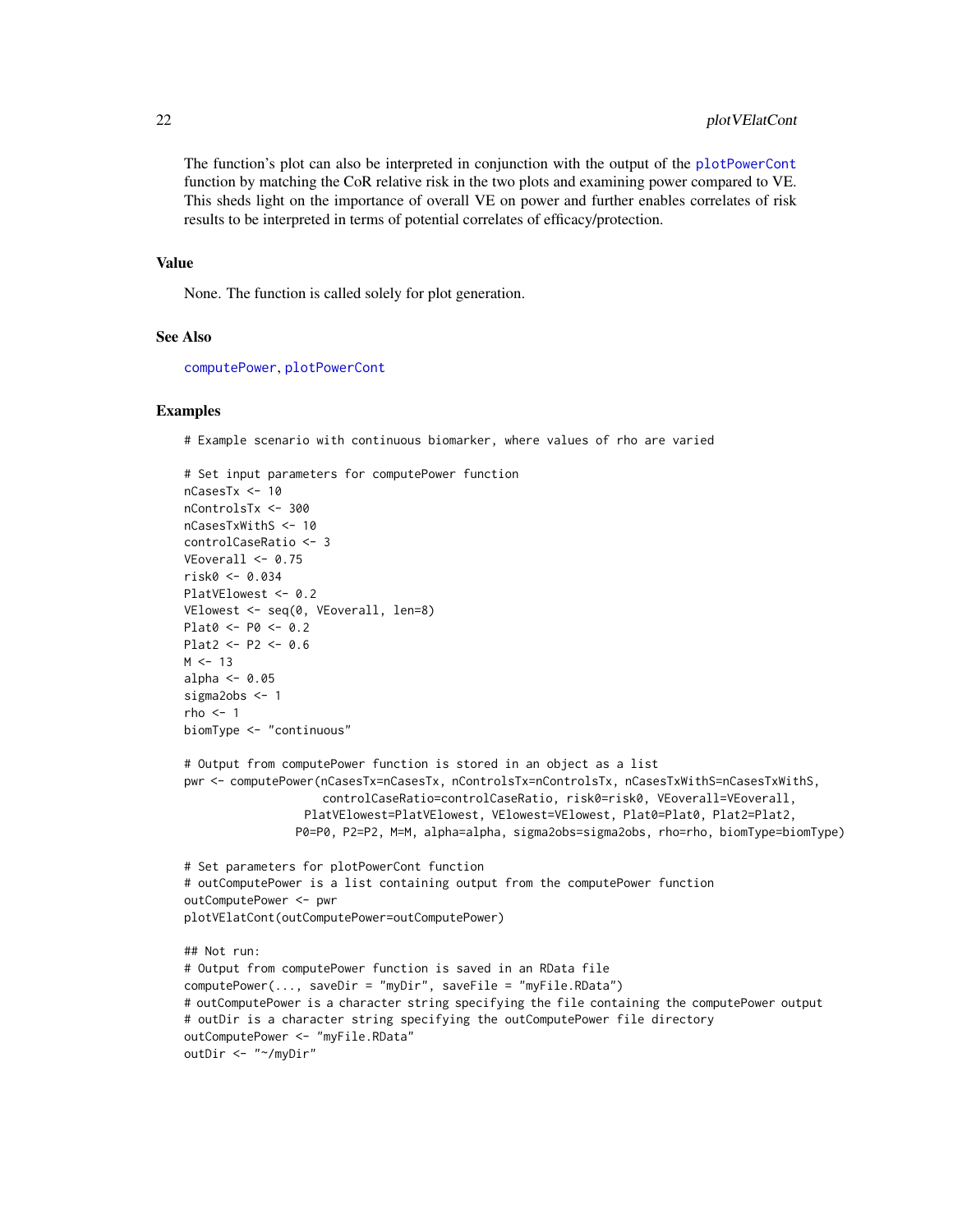# plot VElatCont 23

plotVElatCont(outComputePower, outDir=outDir)

## End(Not run)